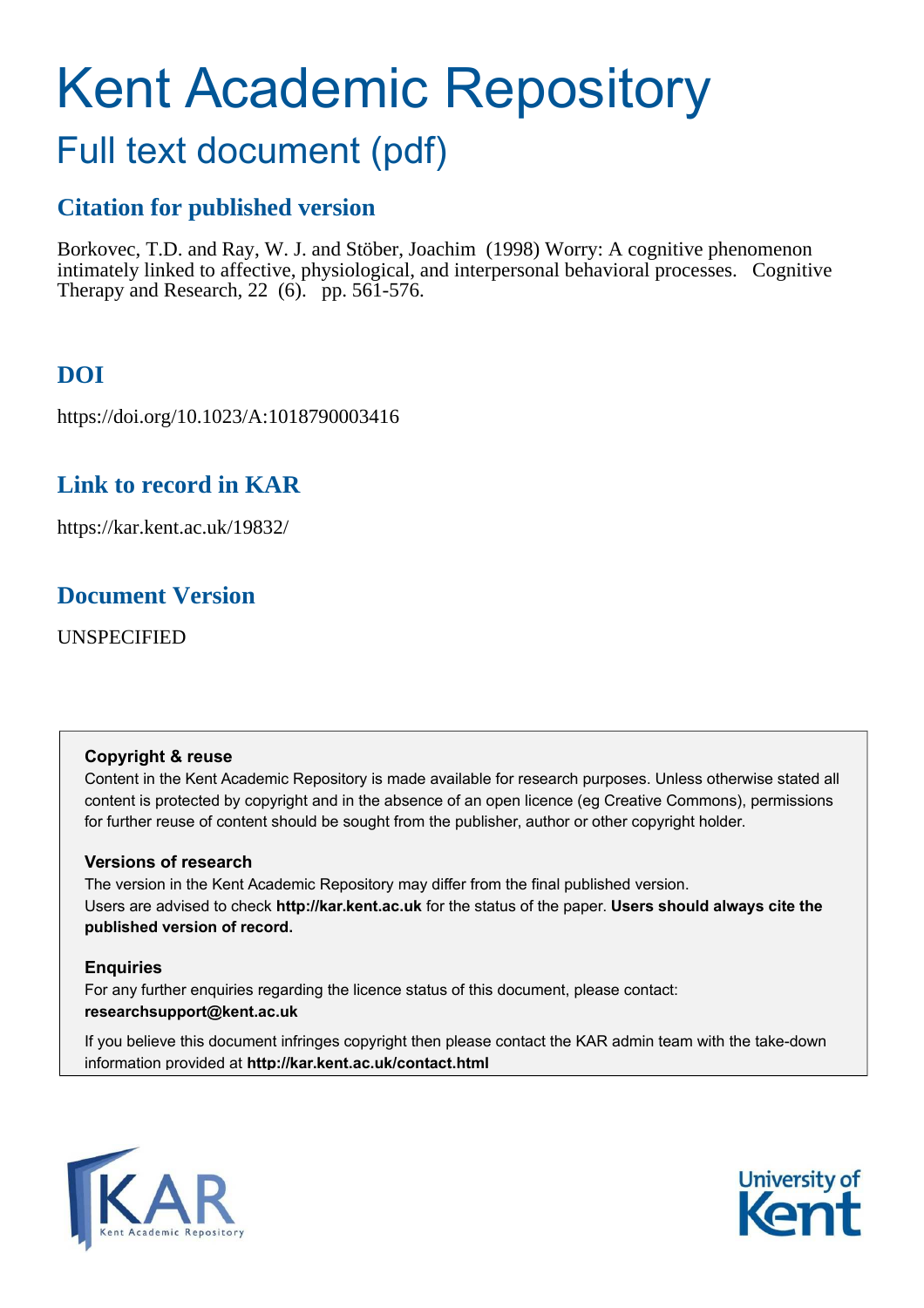Borkovec, T. D., Ray, W. J., & Stöber, J. (1998). Worry: A cognitive phenomenon intimately linked to affective, physiological, and interpersonal behavioral processes. *Cognitive Therapy and Research, 22*(6), 561-576. DOI: 10.1023/A:1018790003416

## Worry: A Cognitive Phenomenon Intimately Linked to Affective, Physiological, and Interpersonal Behavioral Processes

T. D. Borkovec, William J. Ray, and Joachim Stöber Pennsylvania State University

## Author Note

Address all correspondence concerning this article to T. D. Borkovec, Department of Psychology, Penn State University, University Park, Pennsylvania 16802.

#### **Abstract**

Research on worry during the past 15 years has revealed a remarkable amount of knowledge about this pervasive human phenomenon. Worry involves a predominance of verbal thought activity, functions as a type of cognitive avoidance, and inhibits emotional processing. Worry also produces not only anxious experience but depressive affect as well. Recent evidence suggests that the very private experience of worry is developmentally connected to enmeshed childhood relationships with the primary caregiver and is currently associated with significant interpersonal problems, especially those involving tendency to be overly nurturing to others. At the physiological level, worry is characterized peripherally by parasympathetic deficiency and autonomic rigidity and centrally by left-frontal activation.

**Keywords:** worry; anxiety; cognition; emotional processing; childhood development; physiology.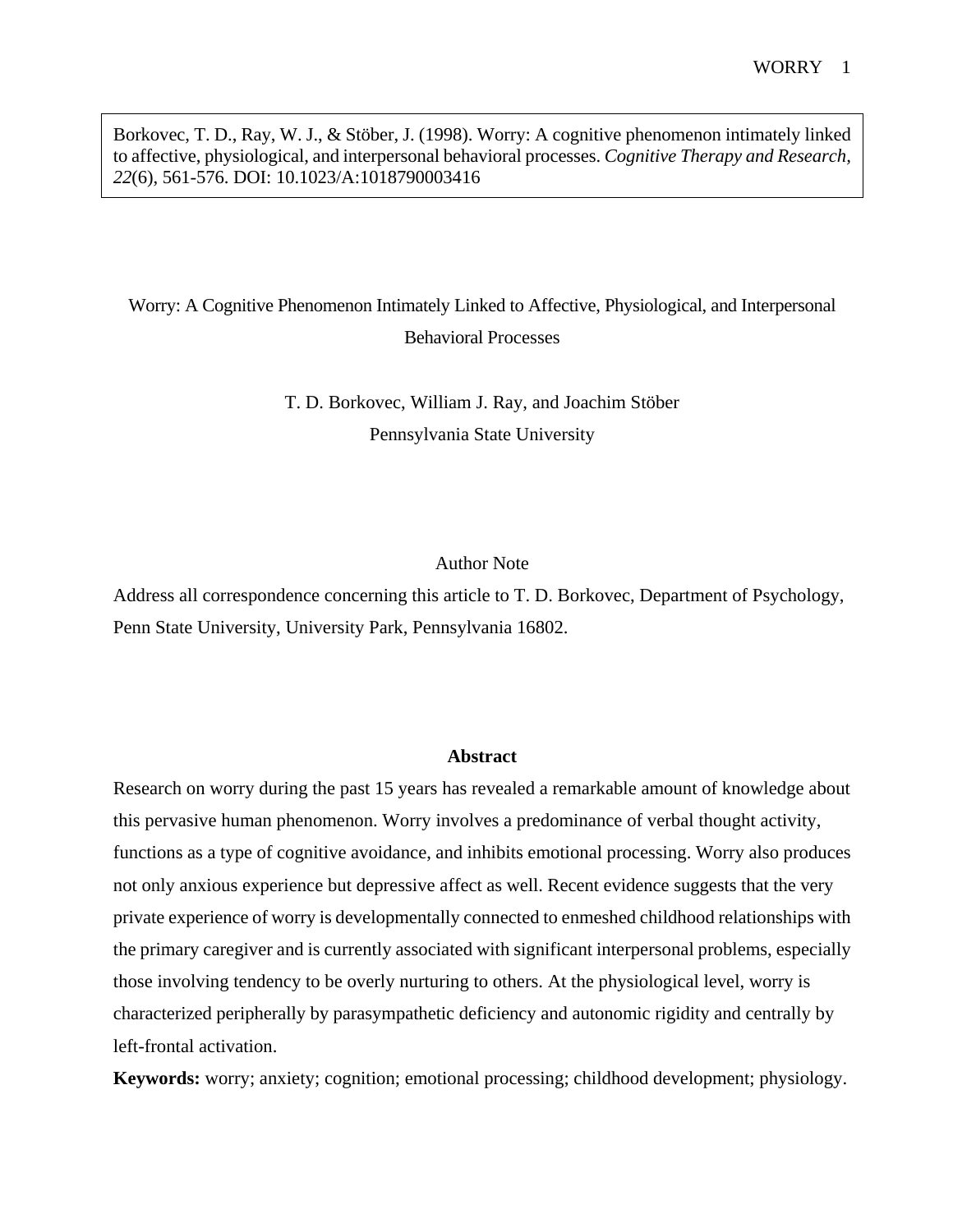WORRY<sub>2</sub>

#### **INTRODUCTION**

Worry is a common human experience. Everyone worries every once in a while. When it becomes excessive, uncontrollable, and chronically present, however, the constant discomfort, disruption, and loss of joy in life can become intolerable and may result in a condition known diagnostically as generalized anxiety disorder (GAD) whose central characteristic is chronic worry [see *Diagnostic and Statistical Manual of Mental Disorders* (4th ed.), abbreviated DSM-IV; American Psychiatric Association, 1994].

Despite the commonplace nature of worry, systematic investigation devoted to understanding the phenomenon did not begin until the early 1980s. Prior to that time, most of the available research came from the test anxiety literature, wherein the distinction was made between the cognitive (or worry) components of anxiety and its emotional (or physiological) components. Significantly, correlational studies indicated that it was the former, and not the latter, elements that predicted poor test performance and low grade point average (cf. Deffenbacher, 1980; Hembree, 1988; Seipp, 1991). Our own research group became interested in worry as a consequence of earlier research on insomnia and its treatment that found relationships similar to those determined for test anxiety. A series of investigations ultimately led to the conclusion that many psychologically based insomnias were caused, not by peripheral physiological hyperactivity as had been previously supposed (Monroe, 1967), but by intrusive cognitive activity at bedtime (cf. Borkovec, 1979). A significant portion of that cognitive activity seemed to be best described as worrying, and not surprisingly the topic about which insomniacs most often worried was whether or not they would be able to get to sleep that night.

Since the early 1980s, research on worry has grown considerably, and a great deal has been learned about its nature, functions, consequences, and origins. There is one remarkable feature associated with this area of investigation that is worthy of comment, a feature likely due to its relative newcomer status in the scientific domain. Increasingly in recent years, psychology has been viewing human beings are nonlinear dynamical systems involving the moment-to-moment interactions among multiple levels of responding (e.g., attentional, conceptual, imaginal, affective, physiological, and behavioral) to constantly changing environments. What we think affects how we feel, what we feel affects how we think, how we think and feel affect how we behave, how we behave affects how we feel, etc. Thus, although it is often necessary to go deeply into the investigation of particular systems (as often seen in cognitive psychology, psychology of emotions, and psychophysiology) to learn intimate things about their operation, eventually we will need to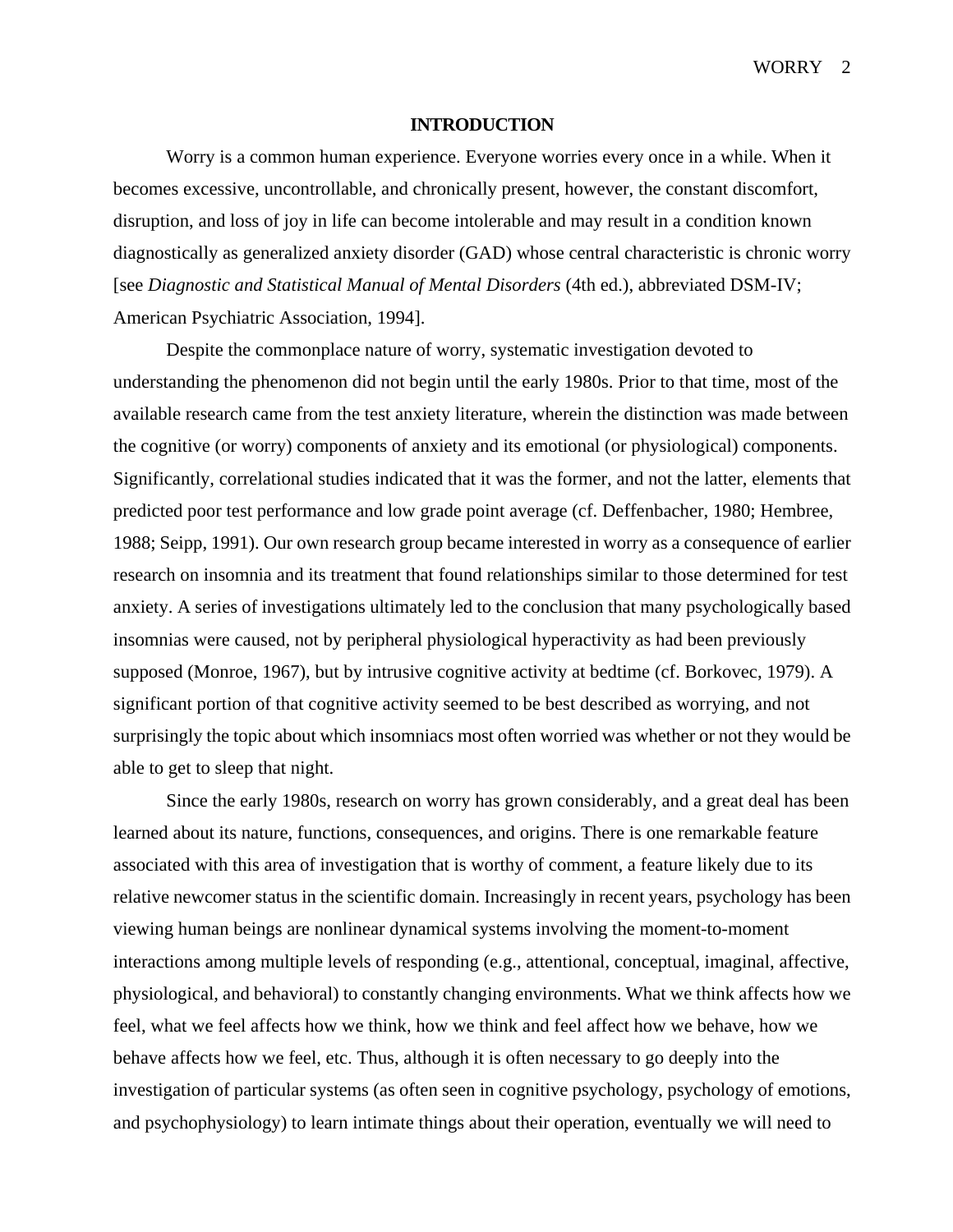return to the whole individual, realizing that everything connects to everything else. Research has found that worry is associated with distinctive characteristics in each of these various systems. Thus, continued investigation of worry can potentially tell a great deal us about the mutually interactive influences of these processes in human beings.

The present article has two, related goals. First, we wish to describe those distinctive processes in various response systems that are characteristic of worry and that may make up the elements of a dynamical relationship that possibly underlies its occurrence. Second, we will attempt to show how these interactive elements may contribute to the maintenance, persistence, and even strengthening of this distressing activity.

## **THE NATURE AND FUNCTIONS OF WORRY: PREDOMINANCE OF THOUGHT, COGNITIVE AVOIDANCE, AND THE INHIBITION OF EMOTIONAL PROCESSING**

Descriptively, worry involves a predominance of negatively valenced verbal thought activity. When we worry, we are talking to ourselves a lot about negative things, most often about negative events that we are afraid might happen in the future. Imagery is less noticed in worry. The first demonstration of this dominance of thought came from comparisons of mental samples obtained from GAD clients and control participants during self-relaxation and worry induction periods (Borkovec & Inz, 1990). Nonanxious people reported mostly positive imagery and little thought during relaxation, whereas GAD clients reported equal amounts of thoughts and images, both of which were negative in emotional tone. When asked to worry about a current concern, a shift to a marked predominance of negative thought over images occurred for both groups. Importantly, successful therapy changed the clients' thought/imagery ratios; they were no longer different from those of nonanxious people.

The distinction between the two cognitive phenomena of thought and imagery is of crucial functional importance for understanding their respective roles in emotional disturbance and its treatment. Verbal thoughts about emotional material elicit very little cardiovascular response, whereas images of the same material evoke significantly greater response (Vrana, Cuthbert, & Lang, 1986). Moreover, people spontaneously use verbalization as a strategy for abstraction, disengagement, and emotion control that can decrease sympathetic arousal to aversive material (Tucker & Newman, 1981). The abstract conceptual system, including the verbal system, is therefore less closely connected to efferent command into affective, physiological, and behavioral systems than images are.

The relative isolation of the verbal system is evolutionarily significant, because it gives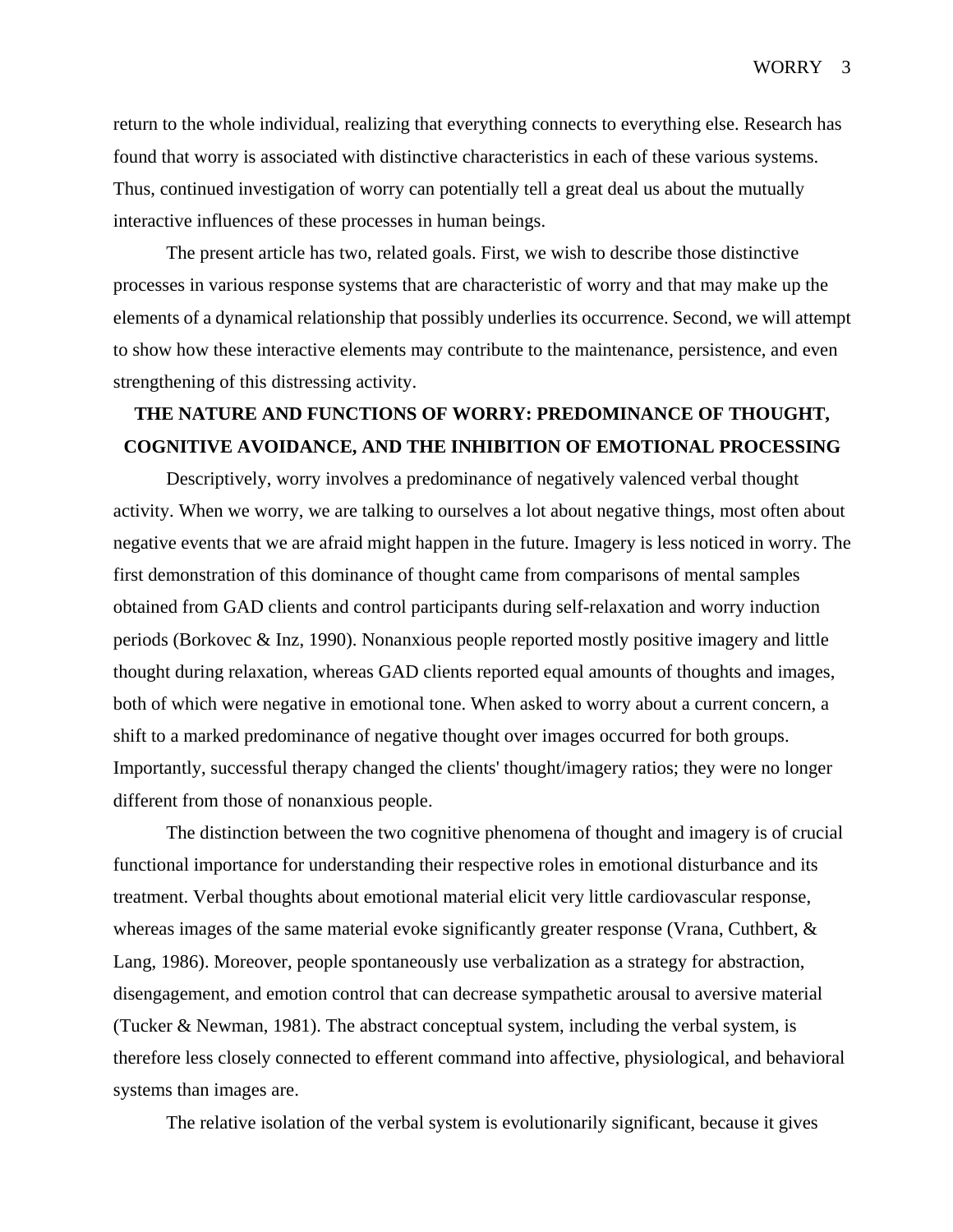WORRY 4

humans a capability to inhibit responding, to search memory, and to experiment in the mind with different possible responses without immediate environmental consequence. If every thought we ever had was immediately expressed, successful adaptation (especially interpersonal) would be very difficult, and environmental and social punishment would be frequent. So having a thought system that is somewhat remote from other systems is adaptive. However, this feature has a potential negative consequence for any emotional disorder that is characterized by thought predominance. It means that emotional processing will be inhibited, and thus negative emotional meaning and emotional disturbance will be maintained. As Foa and Kozak (1986) have argued, for repeated exposures to phobic stimuli to be therapeutic, it is necessary that complete emotional processing of fear-related material occur. Absence of physiological response during the presentation of emotional material is taken as evidence that the entire fear structure stored in memory has not been accessed and that extinction will therefore not take place. We have to confront not only feared situations to overcome our fear of them, but we also have to feel the fear during the confrontations. Interestingly, Mowrer's (1947) two-stage theory of anxiety, upon which so much of modern behavior therapy was based in its development of therapeutic exposure techniques, explicitly stated that the conditioned response is part of the conditioned stimulus. Exposure to the response-produced cues of the conditioned response is therefore an important element of extinction process. If, then, worry is predominantly thought and if thought is a poor vehicle for processing emotional information for the sake of changing emotional meanings, then worrisome ways of dealing with emotional material may actively inhibit emotional processing and create maintaining conditions for emotional disturbance. In this functional way, worry may be a type of cognitive avoidance to perceived dangers.

If worry partly functions as a cognitive avoidance response to threatening stimuli, what might worry be trying to avoid? There may be several functional levels to this question.

## **Worry Suppresses Somatic Anxiety**

At a short-term level, we do know that worry suppresses cardiovascular response to threatening images. Speech-anxious participants who engage in worrisome thinking just prior to phobic image presentations show no cardiovascular response at all to the images. On the other hand, participants who think relaxing thoughts or neutral thoughts do show significant heart rate reactions to the images, with the relaxation condition showing signs of extinction during repeated exposures (Borkovec & Hu, 1990). Furthermore, the amount of thinking taking place during worry predicts the extent to which such physiological responses are muted (Borkovec, Lyonfields, Wiser, & Diehl,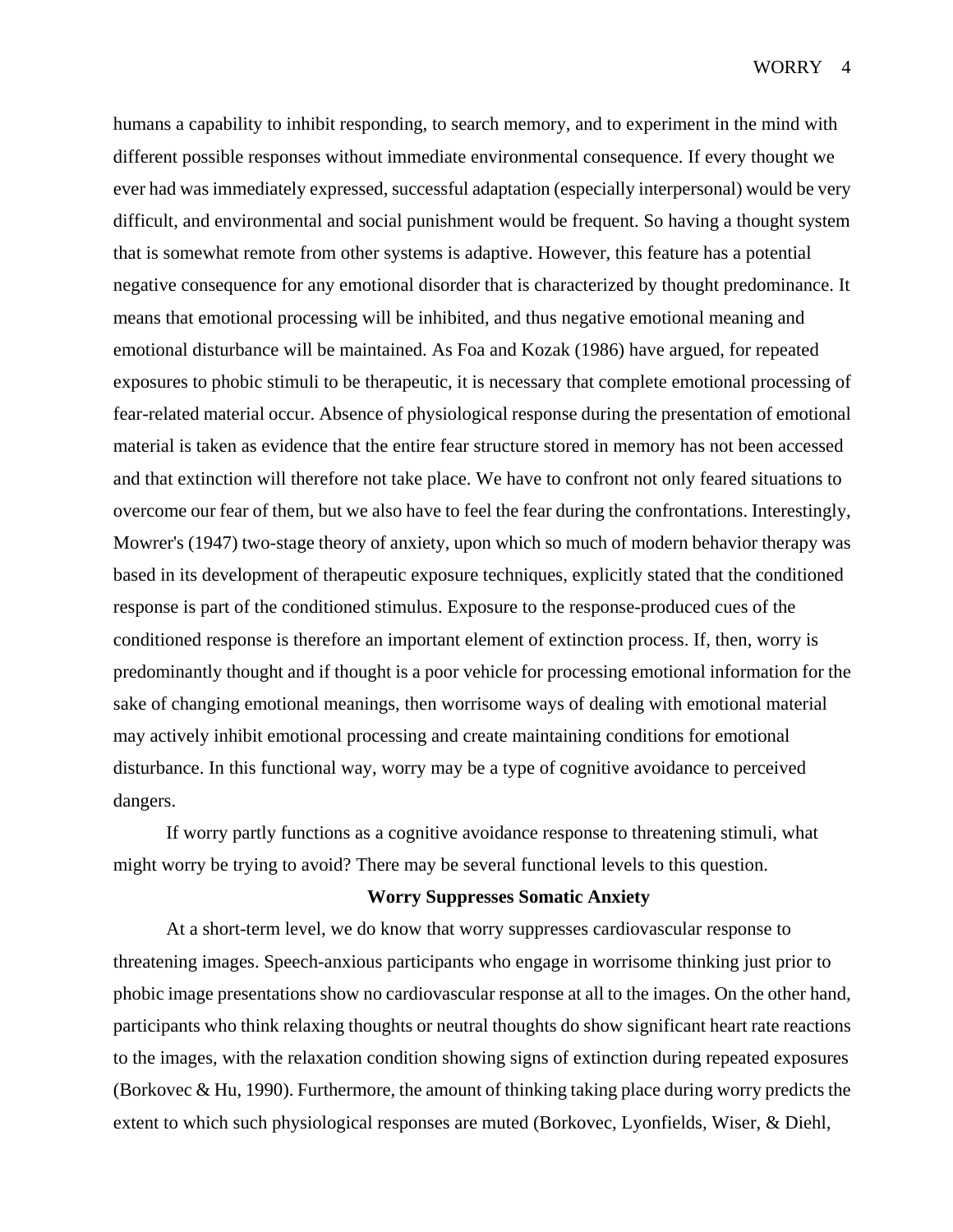WORRY 5

1993). "Cogito, ergo I can suppress affect." If worry as an avoidance response does immediately suppress somatic/affective aspects of anxious experience, it may thereby be negatively reinforced.

At this point, how worry provides this suppression is speculative. It may involve the actual suppression of aversive images, but this seems unlikely. Worry may well prime catastrophic images so that they happen at an increased frequency during a worrisome episode. It is more likely that worrisome thinking is the immediate cognitive avoidance response to such images when they do occur. The demonstrated suppressive effects of worry on somatic anxiety could also be due to the fact that worry uses up significant amounts of attentional resource (Mathews, 1990), is difficult to shift away from (Parkinson & Rachman, 1981), insulates its thoughts from affective meaning through the semantic satiation inherent in its repetitive verbal activity (Smith, 1984), and creates less mismatch between information expected and • information eceived (Gray, 1982).

One recent finding may represent a further key for understanding how worry affects imagery: Worrisome thought is characterized by reduced concreteness. Research conducted within the framework of the dual-coding theory (Paivio, 1986) has demonstrated that generating images from abstract (as compared to concrete) words and sentences requires greater time and produces images that are more abstract and less vivid. Whether abstract or concrete, however, verbal thoughts and images are always processed integratively (Paivio & Marschark, 1991). Thus, if worry involves thought, it can still prime catastrophic images. Yet, if worrisome thought is abstract, the associated imagery will be less vivid and therefore less intrusive and attention-grabbing. Being of reduced concreteness, worrisome thought would not suppress imagery but would merely activate images that are less concrete and vivid. This reasoning would also explain why research participants have reported lessened imagery after the experimental induction of worry (Borkovec & Inz, 1990); it is harder to detect or easier to ignore. In sum, worriers may escape fearful imagery by focusing on the verbal channel while thinking about the future in more abstract terms, e.g., "something awful will happen," with few concrete details.

In support of this line of reasoning, Stöber (1997) has demonstrated that worrisome thought is indeed less concrete. Participants in these studies selected topics about which they did and did not worry and then elaborated on the problems present in these topics by listing possible risks and negative consequences. For example, job loss could be a risk for a financial worry, and moving into a smaller apartment could be one of its negative consequences. All answers were rated for concreteness and imagery by independent judges. Elaborations on worry topics were found to be of lower concrete ness and lessened imagery quality than for nonworry topics. Moreover, the more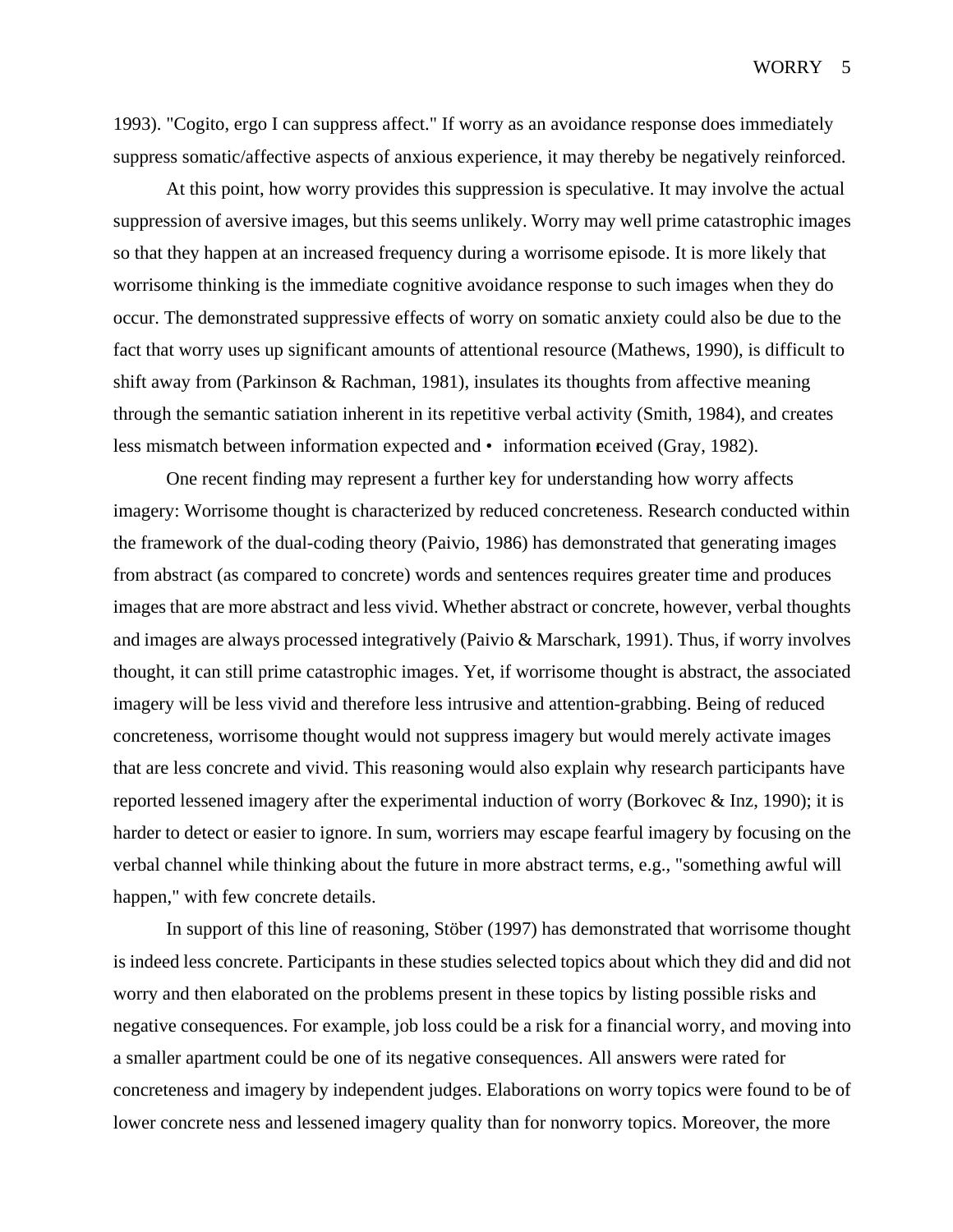participants worried about the topic, the less concrete and imagery-eliciting were the associated problem elaborations. This outcome suggests that, in response to initial aversive images, worry might mitigate the vividness of further negative images and thereby mute physiological reaction to their occurrence.

Regardless of how the suppression of affect occurs, the most significant consequence for worry's avoidant function and preclusion of emotional processing is that anxious meanings are maintained. Worry is in this way no different from Mowrer's (1947) behavioral avoidance of phobic stimuli in its functions and consequences: Despite creating conditions that restrict the individual's life and/or generate other kinds of disturbance, s/he can reduce some distressing experiences by avoiding their source. As in Mowrer's theory, however, maintenance of fear is the consequence.

It has also been found that worry that precedes exposures to actual (instead of imaginal) phobic events generates a somewhat different process that results all the same in a similar perseveration of anxious meanings. Although worry just prior to actual speech presentations does not inhibit the cardiovascular response of speech phobics, subjective anxiety increases upon repetitious exposures (Hazlett-Stevens, 1997b). Speech phobics who relax or engaged in neutral activity prior to each exposure, on the other hand, show declines in anxious experience. Moreover, worrying just after exposure to a stressor increases cognitive intrusions about the stressor over the subsequent three days, whereas imaginal rehearsals of the stressor or merely neutral conditions just after the stress event do not generate such intrusions (Butler, Wells, & Dewick, 1995). Thus, worry before or after emotional events precludes adaptive processing of the material and contributes to a maintenance or even an increase in the emotional disturbance generated by those events.

## **Worry as an Attempt to Avoid Negative Events or to Prepare for the Worst**

At a second, more long-term level of identifying the source of worry's cognitive avoidance function, people do attribute avoidant functions to their worrying, and there may be good reasons for these attributions. The highest rated reasons for worrying given by both GAD and nonanxious individuals are that (a) it helps them discover ways of avoiding negative future events and (b) it prepares them for the worst if they cannot avoid it (Borkovec & Roemer, 1995). Eysenck (1992) has presented a cognitive model of worry process that captures these phenomena. In his model, worry had three major functions: alarm, prompt, and preparation. Upon external or internal detection of threat, the alarm function introduces information about the threat into awareness. The prompt function then brings threat-related thoughts and images from long-term memory into conscious awareness. The preparation function finally permits the individual to anticipate negative scenarios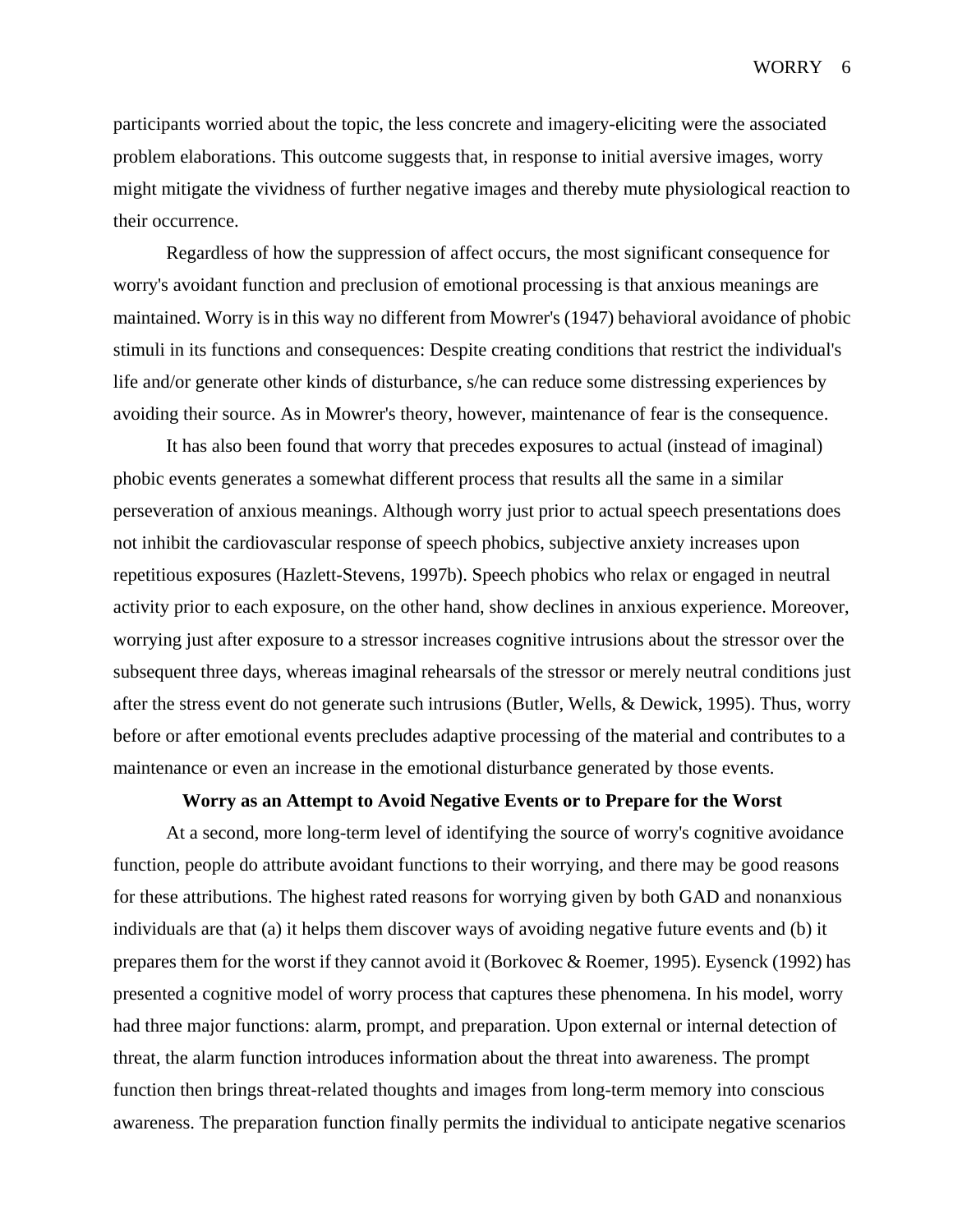of the future (catastrophizing). This function allows him/her to initiate anticipatory coping either by acting to prevent the anticipated negative developments (prevention) or by preparing for the expected negative consequences (anticipatory coping). Eysenck conceded that the evidence for the third function is rather inconsistent. However, the findings that worry is associated with problem elaborations of reduced concreteness (Stöber, 1997) may provide a basis for it. When forming internal task models and action plans for prevention and preparation, concreteness is a crucial variable (Schönpflug, 1989). Abstract models are unlikely to lead to concrete actions. Worry, characterized by low concreteness, is unlikely to provide a solid basis for the implementation of concrete steps for coping with the problem. Without the selection of an appropriate coping strategy, the threat is preserved, and worry continues.

Still, it is understandable that worriers may think that worry involves anticipatory problem solving when one considers the situation commonly faced by someone in the midst of a worrisome episode. S/he is detecting threat cues that warn of some possible future catastrophe. Detection of threat naturally generates a primitive fight-or-flight response. Because the threat refers to a nonexistent future and is frequently about events that cannot be controlled and are not going to happen anyway (cf. Borkovec & Newman, in press), there is no one to fight and no where to flee. The threat still exists in the person's mind, and s/he therefore remains convinced that it must be avoided. In this circumstance, mentally trying to determine how to avoid the threat or to prepare for its occurrence remains as one of the few coping responses available.

A final way in which worry may function as avoidance at this long-term level is found in the superstitious reinforcement paradigm inherent in its occurrence. Because very few things about which people worry actually turn out bad, the majority of worry is eventually negatively reinforced by the nonoccurrence of the feared events. This environmental contingency may well be the foundation for reports by people that they worry because it feels as if the worrying makes the occurrence of the feared event less likely, even though they admit that no logical connection exists (Borkovec & Roemer, 1995).

Although rather straightforward applications of Mowrer's two-stage learning theory of fear and avoidance and negative reinforcement principles underlying superstitious behavior can provide an understandable basis for the origins and maintaining conditions of worry, cognitive processes at higher levels can eventually become functionally implicated. If chronic worriers come to believe that worry somehow has positive consequences, prevents bad things from happening, prepares them for the worst, or is a major distressing problem in and of itself, such underlying beliefs can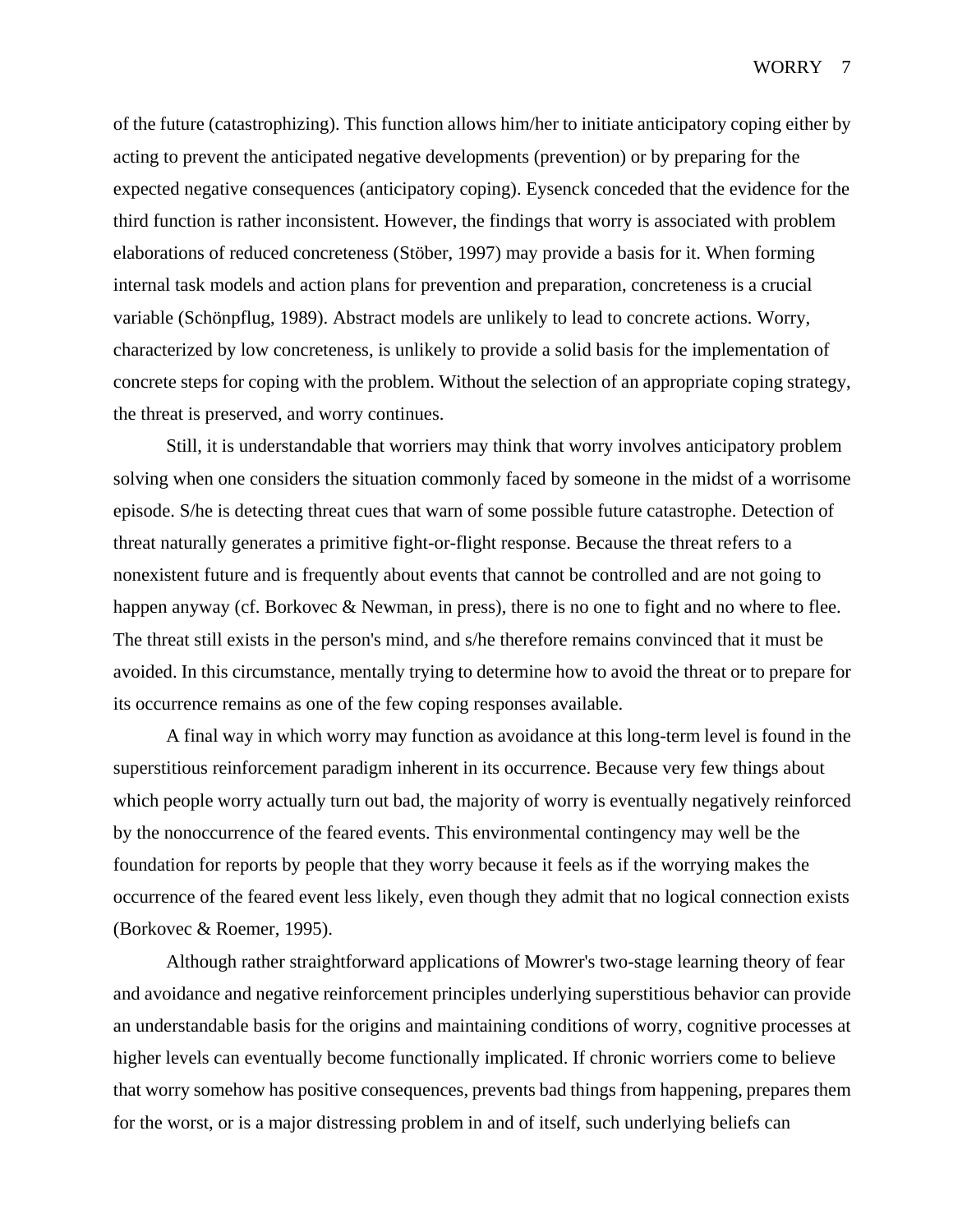contribute further to the maintenance of worrisome process. Wells (1995) in particular has discussed the potential role of such "meta-worry" in changing normal worries into the kind of excessive and uncontrollable worry characteristic of generalized anxiety disorder.

#### **Worry as a Distraction from More Emotionally Laden Topics**

At a third level, it may be that people, especially for severe GAD individuals, worry about superficial things that serve to distract them from the real problem. In a certain sense, such a function appears to be inherent to any anxiety problem from the point of view of cognitive behavioral therapy. Its theoretical context suggests that moment-to-moment self-talk is merely a reflection of deeper belief structures and that what people report about what it is that they fear is really somewhat remote from the underlying fear. Thus it is that decatastrophizing method is used in an effort to help the client identify what that deeper fear might be. For example, a person who is afraid of giving speeches likely has brief thoughts and images that indicate possible poor performance and negative reactions by the audience. But such cognitions are negative only to the extent that they are associated with the potential for the occurrence of even more significant negative events that might follow from these. It is not so much another's negative evaluation that is feared but rather what might happen because of that evaluation (e.g., abandonment, being fired from a job). And each of these underlying fears may have deeper layers of catastrophe that drive their significance (e.g., loss of job might mean inability to care for oneself or family). We do know that worriers have much richer associative networks in this regard: They generate significantly more decatastrophization steps that do nonworriers (Vasey & Borkovec, 1992). But in daily life, people are largely aware only of the more surface fears and rarely access thoughts about what the bottom-line catastrophe actually might be.

GAD individuals also differ from nonanxious people on only one item among the above-mentioned rating scales regarding reasons for worrying: "Worrying about most of the things I worry about is a way to distract myself from worrying about even more emotional things, things that I don't want to think about." No direct evidence exists to support the validity of this report. However, if it is a valid observation, then other research has provided clues about what these underlying problems might be. First, GAD clients report the historical occurrence of more frequent traumas than do nonanxious people, yet they worry less about illness/death/injury themes than any other topic category (Roemer, Molina, & Borkovec, 1997; Roemer, Molina, Litz, & Borkovec, 1997). So the worries that they now have may have originated from actual traumatic events that provided evidence that dangers exist in the world (and thus they need to anticipate other future

WORRY 8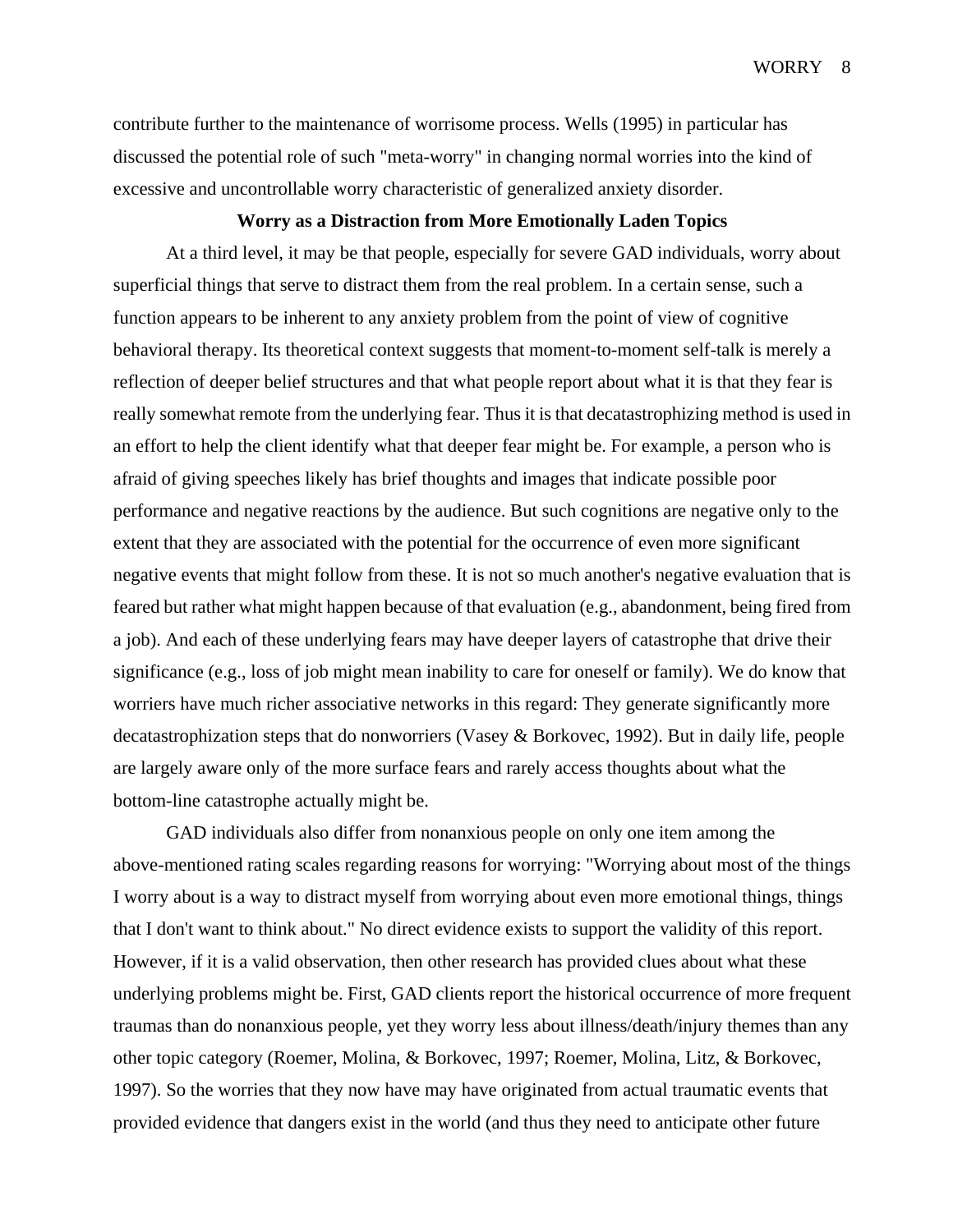WORRY 9

dangers) and may at the same time provide distraction from the even more emotionally disturbing events of their past. The second possible source of worry resides in the problematic relationships that GAD clients have had in the past and continue to have in their present interpersonal relationships (discussed later). In either of case, worrying about other things allows avoidance of the more threatening material.

## **WORRY, HIGHER-ORDER CONDITIONING, AND THE SPREADING OF ANXIOUS MEANINGS**

The negative reinforcement of worrisome activity described above in its various versions would provide one mechanism for the strengthening of the activity and thus contribute to the maintenance of both the worrying itself and the anxious meanings associated with its topics. Another potential mechanism that contributes to further elaborations of anxious meaning was revealed in a laboratory investigation of higher-order conditioning among GAD clients and matched control participants (Thayer & Borkovec, 1995). In this procedure, one type of conditional stimulus preceded the presentation of neutral words, whereas a different type of conditional stimulus preceded the presentation of threatening words. Controls displayed habituation of the cardiovascular orienting response over all trials, but GAD clients did not. GAD clients showed defensive responses to threat words but not to nonthreat words, whereas controls had no defensive response to any word stimulus. Most significantly, GAD clients developed an orienting response to the conditional stimuli associated with the threat words. Thus, aversive words can yield classically conditioned attentional responses to previously neutral stimuli. This suggests that, as GAD clients engage in their constant negative internal dialogue, there are conditioning processes taking place that can be reasonably viewed as partly responsible for the development of their characteristic hypervigilance for threat and for the generalization of threatening cues.

## **WORRY AND OTHER INFORMATION PROCESSING TASKS**

The past decade and a half has also given rise to a considerable amount of research on GAD and/or worry as they relate to other information processing phenomena. Much of this literature has been reviewed by Mathews (1990) and Mathews and MacLeod (1994). For example, GAD clients interpret ambiguous information in a negative way, and they predict greater likelihood of negative events happening in their futures. GAD clients also more rapidly identify and react to threat cues in their environments than nonanxious people, and they are not aware that they are doing so. Despite such identifications, they do not explicitly recall the threat stimuli seen, but implicit memory for the threats is enhanced. Thus, once again, we see in these memory results the avoidant properties of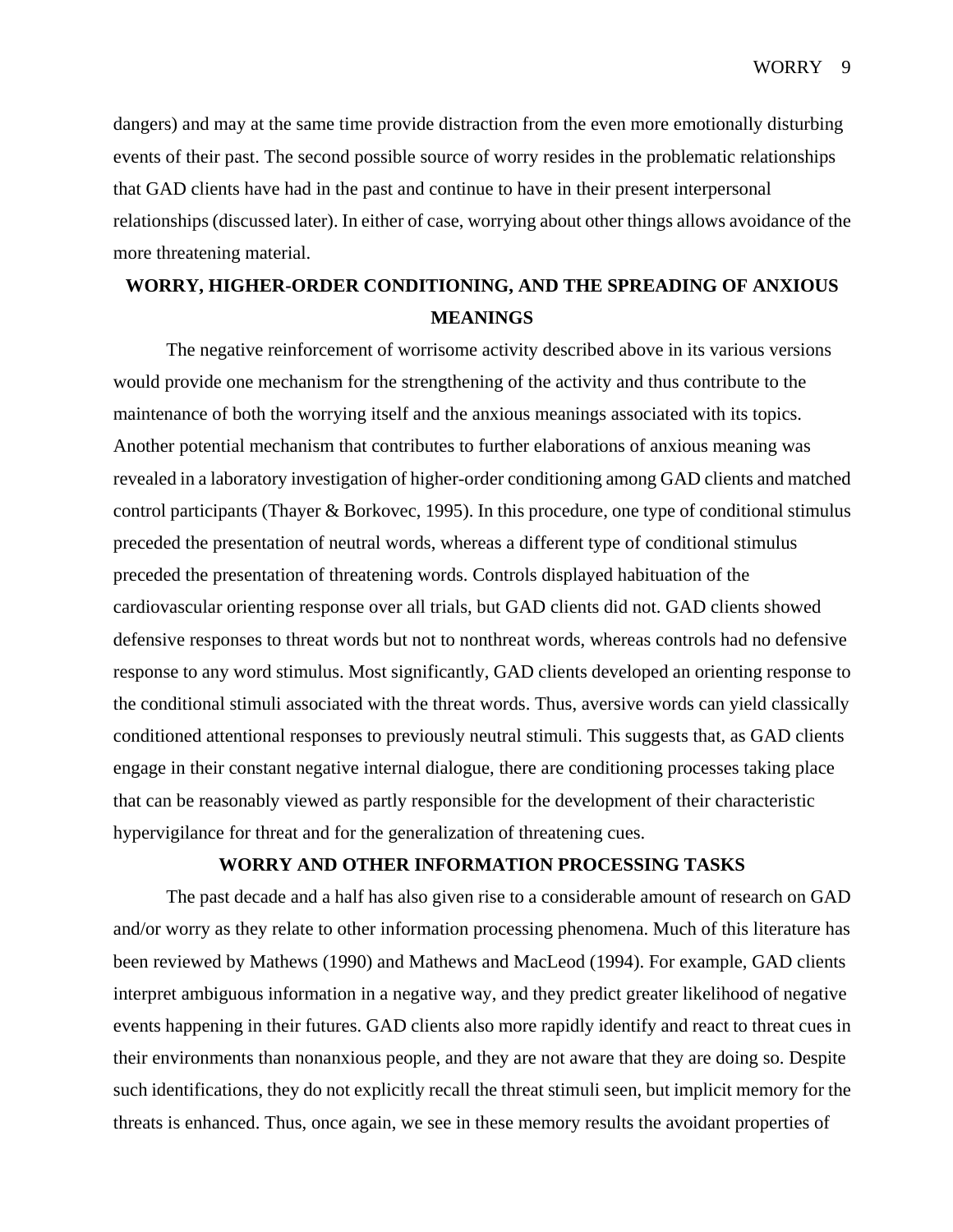worrisome activity. Most of the studies documenting memory effects such as these have used very brief exposures to threatening stimuli and/or active response requirements. Our own work has found the opposite effects in the above-mentioned higher-order conditioning study, wherein lengthy (8-s) exposures to the threat words and passive observation of them without a response requirement resulted in significantly greater explicit recall of the threat words than the nonthreat words for GAD clients than for their matched controls.

The constant negatively valenced content of their cognitions and their attentional and interpretive biases toward threat suggest a kind of affective and cognitive inflexibility in GAD and worry. Further support for such rigidity has been found in two recent studies directly aimed at cognitive flexibility: GAD clients report lower levels of cognitive flexibility on a questionnaire designed to measure this construct (Hazlett-Stevens, 1997a), and worry induces lowered variability of topics mentioned in stream of consciousness reports compared to streams obtained during rest periods (Molina, Borkovec, Peasely, & Person, 1998).

Finally, worry has been demonstrated to affect decision-making speed (Metzger, Miller, Cohen, Sofka, & Borkovec, 1990). Chronic worriers take longer than nonworriers to decide whether a geometric stimulus does or does not match a training stimulus, increasingly so as the ambiguity of the test stimuli increases. This effect appears to be caused by worry: Nonworriers who worry for a few minutes before engaging in the task show the same effect. Also of interest is the fact that a relaxation induction preceding the task causes a normalization of the reaction times of chronic worriers. The delayed decision making associated with worry in this study has its more molar clinical representation in the frequent procrastination reported by our GAD clients in therapy. Such procrastination appears to be due to their fear of failure and its underlying social evaluative concerns. A recent study supported the intimate relationship between worry, procrastination, and evaluative concerns (Joormann & Stöber, 1997). High worriers reported more procrastination and higher perfectionism. Analyses of the individual dimensions of perfectionism (Frost, Marten, Lahart, & Rosenblate, 1990) showed that the correlation between worry and perfectionism was not due to higher personal standards but rather to increased concerns about mistakes and doubts about actions. Moreover, partial correlations indicated that these characteristics were specific for worriers: When controlling for anxiety and depression, the correlations with worry were hardly attenuated. When controlling for worry, however, the previously significant correlations of anxiety and depression with procrastination and perfectionism dropped to values around zero.

## **WORRY AND DEPRESSION**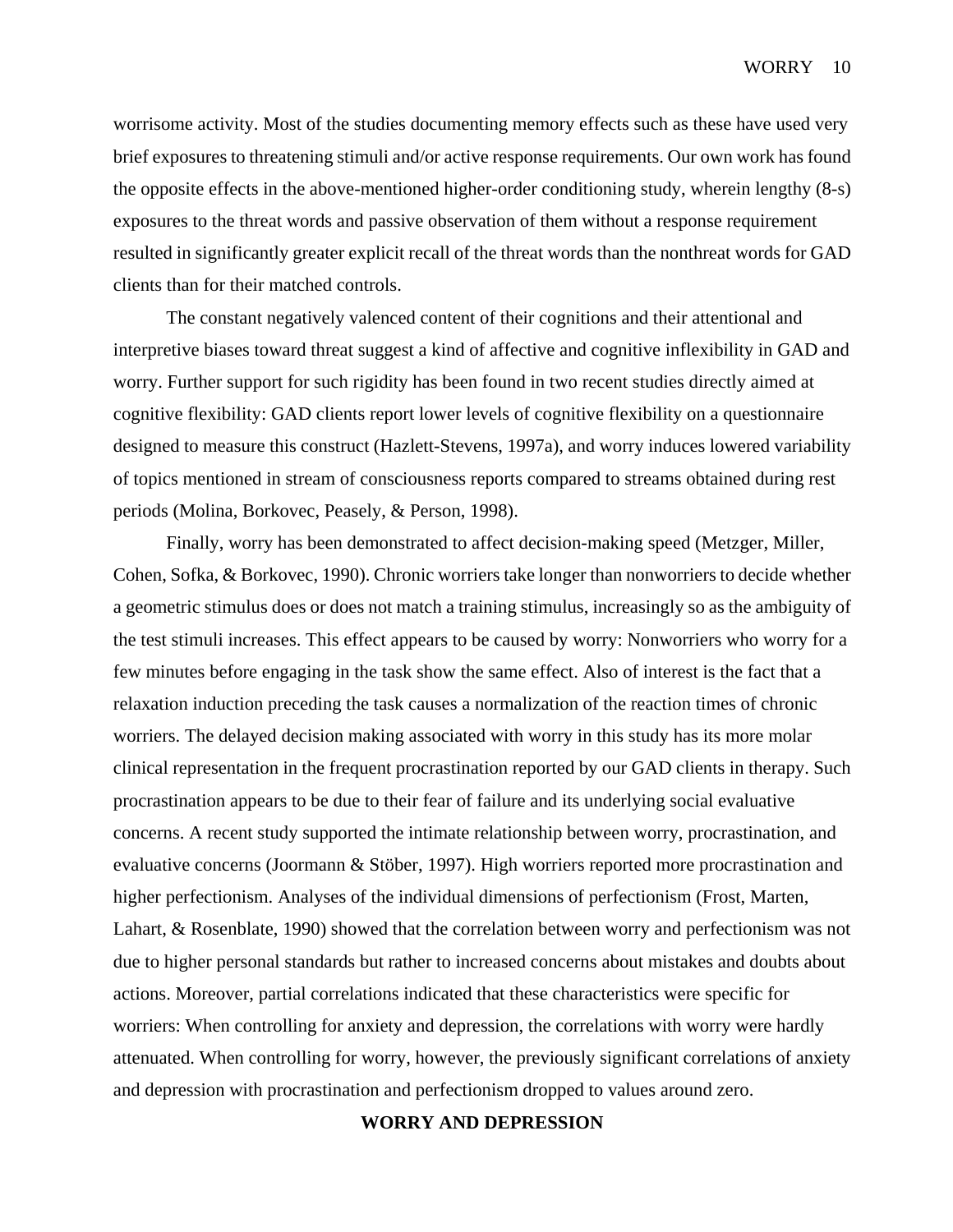As is obvious from the review thus far, much of the worry literature has focused on its role in anxiety and anxiety disorders. Its inhibition of emotional processing may well be relevant, however, to any emotional problem wherein emotional processing is a necessary therapeutic event. That is, worry may maintain other emotional disorders, like panic disorder and obsessive compulsive disorder; its presence may maintain or strengthen the anxious meanings characteristic of these disorders and preclude therapeutic change during exposures to relevant fear stimuli.

It appears that worry may also play a role in depression. Nolen-Hoeksema's (1996) research suggests that depressive rumination, which maybe similar in process and content to the worrisome thinking studied in GAD, is a factor that can maintain the depressive state. Moreover, laboratory inductions of worry with normal participants elicit both anxiety and depression in nearly equal amounts (Andrews & Borkovec, 1988). This finding raises some interesting possibilities. It may be that the study of worry can contribute to our understanding of the frequent coincidence of anxious and depressed states. For example, the content of worry may alternate between thoughts of future feared events (and thus generate anxiety) and thoughts of past negative events (and thus create depression). Additionally, a sense of hopelessness and hence depression may often occur in chronic worriers when they periodically realize that there is realistically nothing that can be done to avoid the many uncontrollable future events that they fear might happen. Irrespective of how worry can generate both anxiety and depression, the fact that it does suggests that it may be responsible for some instances of their co-occurrence.

Although the review thus far has identified the variety of ways in which worry may involve interactions among several types of cognitive and affective processes, it turns out that worry is not solely an intrapersonal process. Moment-to-moment interactions with the environment, specifically one's interpersonal world, appear to play a highly significant role in the origins and maintenance of worry and GAD.

## **WORRY AND INTERPERSONAL FACTORS**

GAD has been found to be associated with a particular form of insecure childhood attachment, and this developmental precursor relates quite closely with the kinds of interpersonal difficulties that they experience in current interpersonal relationships. Cassidy (1995) found that GAD clients recalled a greater degree of role reversal and enmeshment with their primary caregivers. Thus, in childhood they had to take care of, and anticipate dangers for, not only themselves but also their parent(s). Such a history could reasonably lead to an adulthood wherein the world is viewed as a potentially dangerous place and one's ability to cope is constantly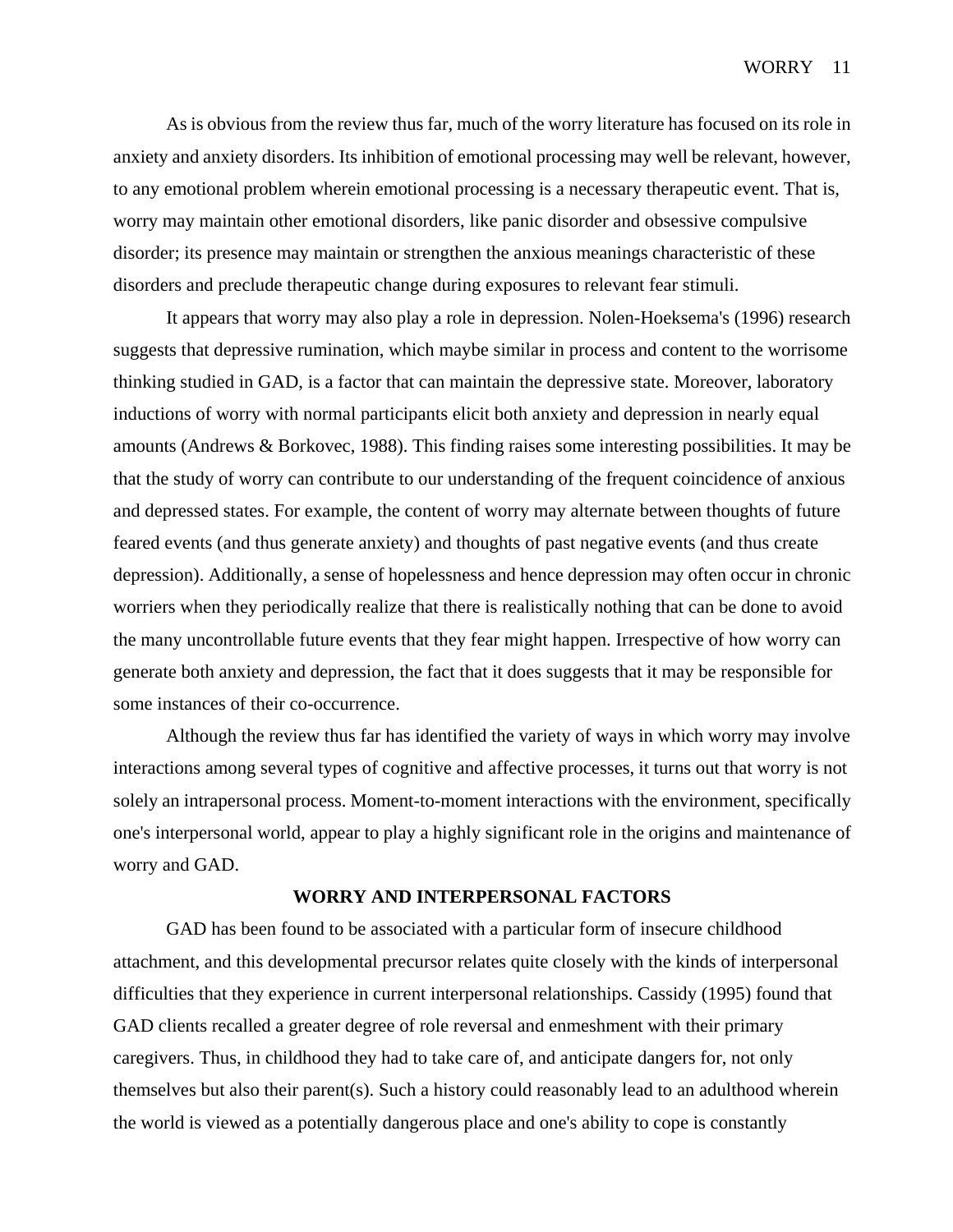questioned. Intriguingly, the majority of adult GAD clients also fall into the overly nurturing cluster (Pincus & Borkovec, 1994) on the Inventory of Interpersonal Problems (Horowitz, Rosenberg, & Bartholomew, 1993). So many individuals with GAD may have learned as youngsters that taking care of others is necessary in order to receive love and approval, and they continue to do this in adulthood. Unfortunately, their overnurturance actually results in lessened likelihood of having their interpersonal needs met; they are often seen by others as intrusive in their caring attempts.

## **PHYSIOLOGICAL CHARACTERISTICS OF WORRY AND GAD**

GAD and worry also appear to be strongly link to a distinctive psychophysiology whose characteristics may provide the foundation for other associated attentional and interpersonal maladaptive processes. GAD individuals do not show the typical sympathetic activation in response to threat or challenge as do individuals with the other anxiety disorders. Instead, they show a reduction in the range of physiological variability, leading Hoehn-Saric and colleagues (Hoehn-Saric & McLeod, 1988; Hoehn-Saric, McLeod, & Zimmerli, 1989) to conclude that they are chronically in a state of sympathetic inhibition. Given that GAD clients are constantly detecting threat, yet that threat cannot be avoided because it exists only in their minds and only in the future, fight-or-flight reactions serve no useful purpose and can only be suppressed. Worrisome thinking is one way to provide that suppression. These individuals' restricted range of peripheral physiological variability appears to be due to a vagal (parasympathetic) deficiency. GAD clients display lower parasympathetic tone at rest than do nonanxious individuals, and an induced state of worry can phasically create a reduction in vagal tone (Lyonfields, Borkovec, & Thayer, 1995; Thayer, Friedman, & Borkovec, 1996). The importance of parasympathetic deficiency in GAD becomes clearer when one considers other research that indicates that stronger vagal tone is significantly related to more adaptive attentional deployment (Porges, 1992; Richards, 1987).

There may also be important brain wave characteristics associated with GAD. Understanding central nervous system contributions to anxiety has been based largely on global connections made in research studying negative emotionality and neuroticism. However, the EEG literature on anxiety has unfortunately used too broad of a definition of anxiety, leading to a confusing electrocortical picture which lacks specificity. More recent speculation using the basic two-dimensional structure of emotion suggests that valence (positive and negative) and activation (or arousal) are reflected in different cortical areas [cf. Osgood, Suci, & Tannebaum (1957) for a discussion of the two-factor theory of emotionality]. Current speculation suggests the frontal system of the cortex is sensitive to valance, whereas the more parietal areas are associated with activation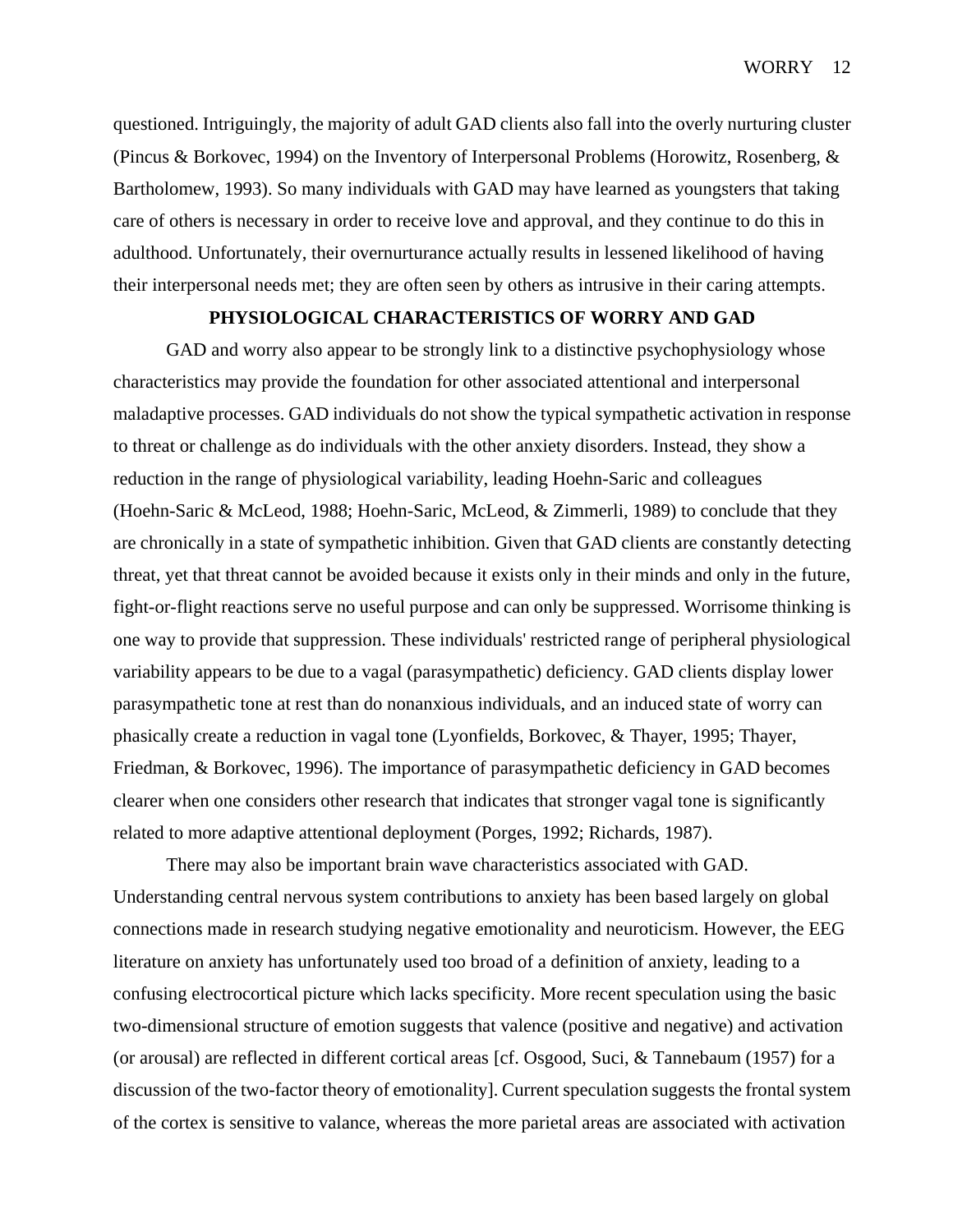[cf. Pribram (1981) for a discussion of arousal and activation]. In terms of valance, for example, Davidson (1992) suggested negative affectivity and avoidance are associated with a right frontal cortical involvement, whereas positivity and approach are associated with left frontal cortical involvement. Emotional involvement in these studies is indexed through relative frontal hemispheric EEG alpha. Others have emphasized parietal or temporal differences in the processing of emotional activity (e.g., Ray & Cole, 1985; Tucker, 1981). The literature further suggests a reciprocal relationship between frontal and parietal areas.

In an evaluation of current anxiety research, Heller and her colleagues (Heller, Etienne, & Miller, 1995; Heller, Nitschke, Etienne, & Miller, 1997) suggested that part of the lack of clarity lies with the field's undifferentiated approach to anxiety that ignores differences in anxious arousal (panic) and anxious apprehension (worry). That is to say, studies exploring situations which increase arousal may result in differential cortical activation than those focused on worry or GAD. At present, few electrocortical studies have examined the arousal dimension (like that found in panic disorder), whereas the anxious apprehension dimension has been more thoroughly explored. Previous work examining anxious apprehension (e.g., Carter, Johnson, & Borkovec, 1986; Heller et al., 1997; Tucker, Antes, Stenslie, & Barnhardt, 1978; Tyler & Tucker, 1982) has found a greater frontal asymmetry involving left hemispheric activity in anxious apprehension groups.

In a recent preliminary GAD study from our lab, we compared GAD clients prior to and following 14 sessions of therapy and with a control group. Comparing pre-therapy GAD and control individuals in each of the three tasks employed (baseline, relaxation, and worry) produced a picture of differential EEG activity between GAD and control individuals. It was found that GAD and control individuals both worry and relax in different ways, particularly in the EEG alpha bands (8 to 13 Hz). This finding was consistent with the suggestion that GAD individuals engage less in imagery processes, supporting the earlier demonstrations of greater verbal and less imaginal activity in worry and GAD. Also, consistent with previous research, GAD clients displayed more left frontal beta activity during the worry task, whereas controls showed more theta. These differences suggest that controls are able to focus on the worry task in a manner different from the GAD individuals. Further, the EEGs of GAD clients appeared more like controls during the post-therapy laboratory session than they did during the pre-therapy session; brain wave patterns had normalized.

Using an additional signal processing measure, that of coherence, i.e., the degree of shared activity between two signals, is mathematically similar to the correlation coefficient. The intriguing coherence picture that is emerging suggests that pre-therapy GAD clients show less cortical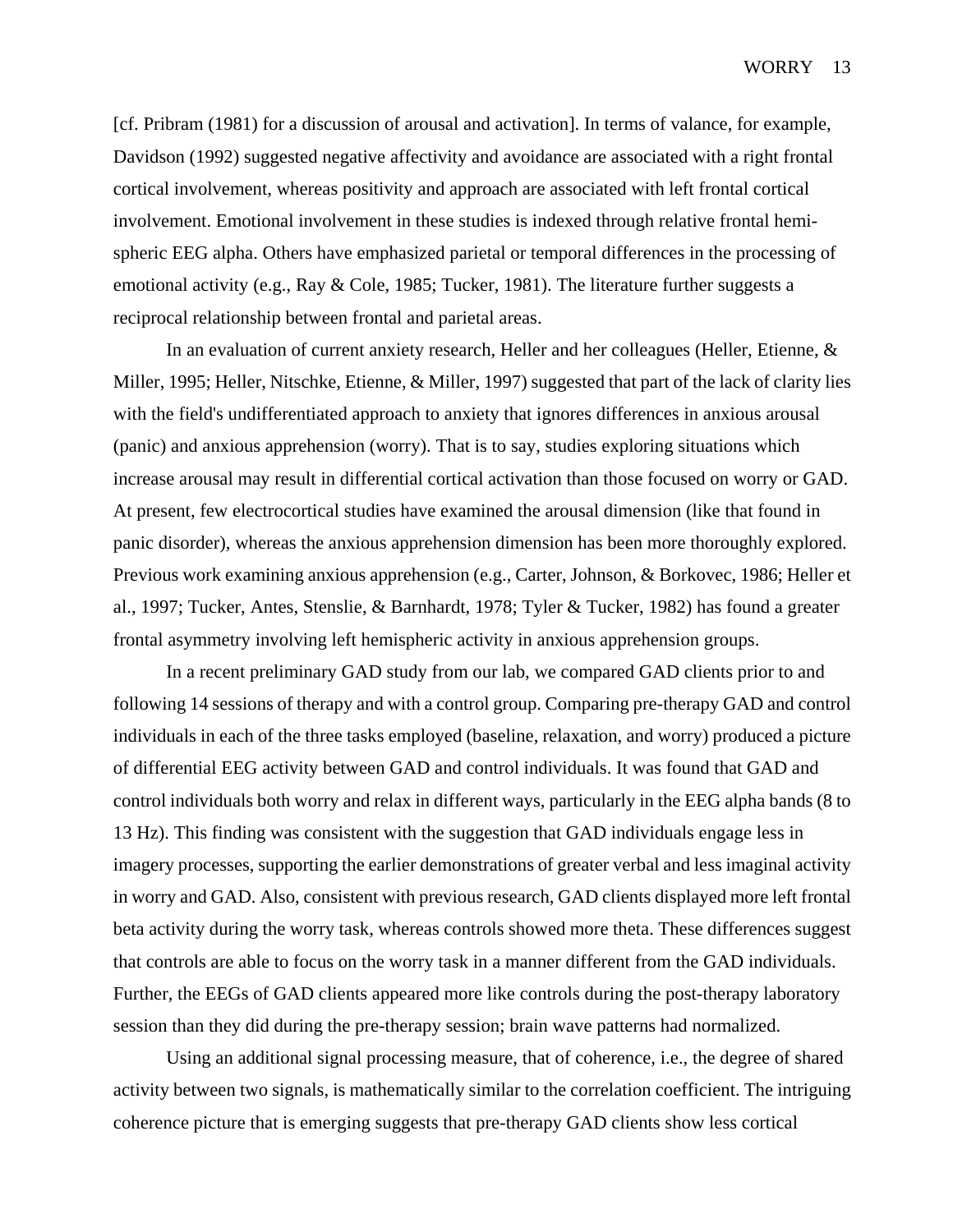inhibition (little time delay for the similar signal to appear throughout the cortex) in comparison to controls. Although additional research is required, these results may help to shed light on the finding that GAD is associated with pre attentive bias (e.g., shorter reactions times) and would suggest that GAD individuals have fewer inhibitory processes. Less cortical inhibition in our GAD group may help us to understand the excessive emotionality or thought processes seen in GAD. This finding is also consistent with speculation that the EEG seen in anxiety is driven by the limbic system in an undifferentiated manner. Following therapy, GAD clients showed more differentiated coherence patterns, particularly those representing longer distance connections, suggesting a return of inhibitory processes in the brain. Another potentially important coherence finding is that control and GAD groups showed differential directional patterns. For example, whereas control individuals displayed a pattern of EEG activity moving from more frontal areas of the brain to posterior areas, GAD clients showed the opposite directionality. This result suggests that controls have faster access to limbic system processes, whereas GAD clients delay such emotional influence on frontal lobe processes. Whatever the exact meaning of this directional differentiation between GAD and control groups, it is consistent with GAD individuals displaying less executive control of mental activities and may provide a basis for the uncontrollability of worry that is diagnostically characteristic of GAD.

In contrast to the traditional signal processing procedures which decompose (through Fourier analysis or a similar technique) the component frequencies in the EEG and thus reflect a limited amount of information (one dimensional), the dynamic view suggests that a time series may be seen to reflect the marks of all other variables participating in the dynamics of the system. From this perspective, nonlinear dynamical models may well offer a characterization of behavior that is far richer than that obtained by classical measures. In our research, the derived EEG measure used is the pointwise or fractal dimension [cf. Lutzenberger, Elbert, Birbaumer, Ray, & Schupp (1992) for a description of the exact mathematical procedure]. This measure reflects information about the number of quasi-independent cell assemblies involved in the performance of a particular task (Lutzenberger, Preissl, & Pulvermuller, 1995).

The nonlinear perspective suggests that the EEG reflects complex processes that appear random but may contain a hidden order. Part of the randomness comes from the brain's ability to shift abruptly and simultaneously from one activity pattern to another. It is suggested that contained within the brain's potential is the ability to organize itself in relation to internal and external input and be directed by that organization. Furthermore, it is suggested that the apparently chaotic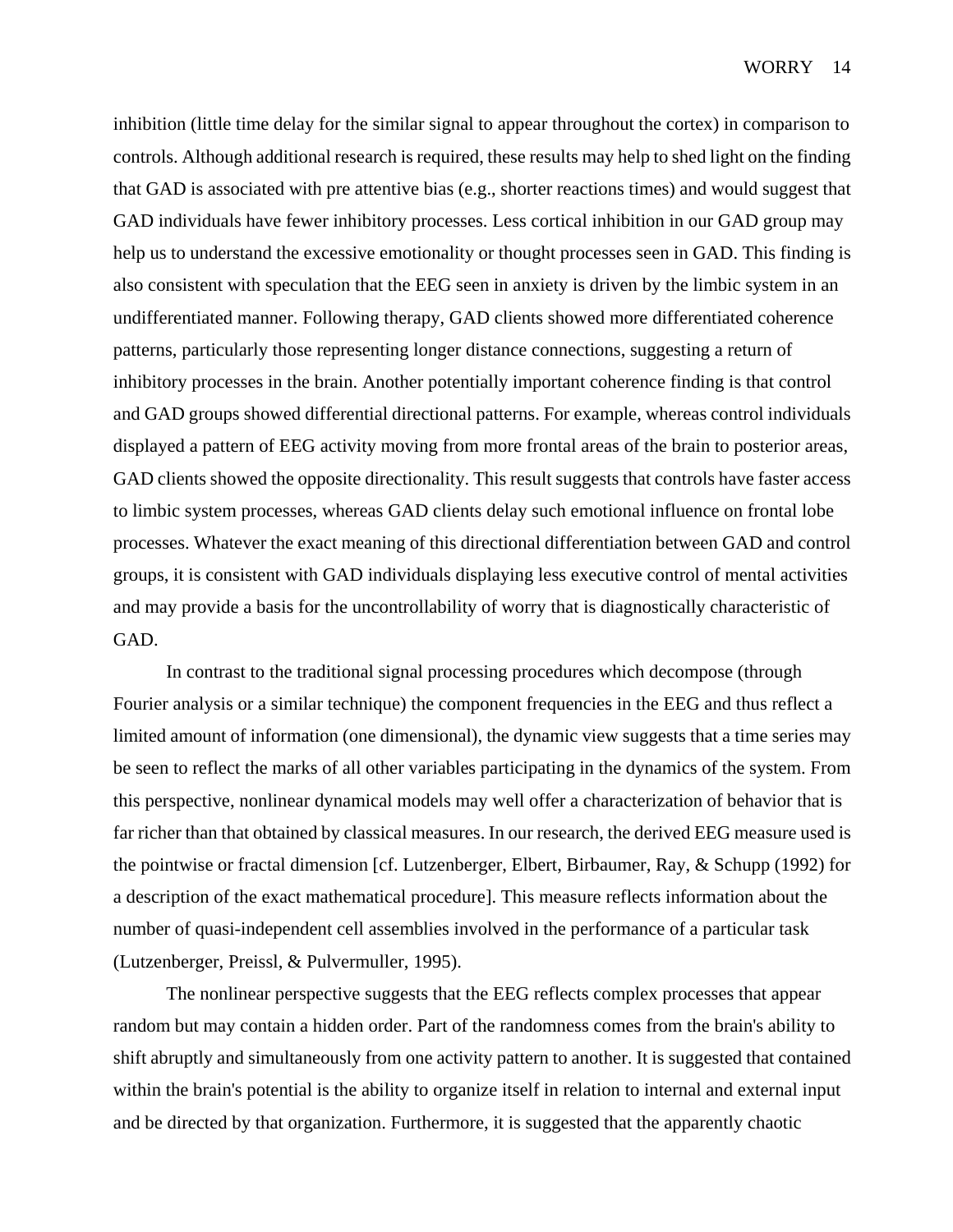switching of processes may also contain a mechanism allowing the brain to move beyond a deterministic history and to initiate novel acts perceived as new ideas and creativity. In the language of chaos, it is the attractor that maintains or reflects a consistency of processing associated with a behavioral sequence. Thus, our task is to determine if a simple underlying structure can be seen to underlie the seemingly endless variation that one observes in the EEG.

Fractal dimensionality measures (chaos) showed a differential pattern of activity from pre- to post-therapy for our GAD clients. Following therapy, the GAD group displayed lower dimensionality measures in the frontal areas during baseline measurements. Further, the GAD group showed greater differentiation as measured by the fractal dimension between relaxation and worry tasks following therapy. Again, this suggests that therapy helped the GAD individual to differentiate processing requirements rather than constantly respond with an anxious mindset. Although the neuroscience literature is just beginning to discuss the functional significance of EEG chaos measures, these results are consistent with a picture of less cortical rigidity following therapy. These data overall suggest that consideration of a variety of psychophysiological measures are important for understanding anxiety processes.

## **SUMMARY AND CONCLUSION**

Worry distinctively involves a predominance of verbal thought whose function appears to be the cognitive avoidance of threat. Thus, like the avoidant motor behavior present in the phobias, worry can be negatively reinforced and thus strengthened and maintained. This functional effect occurs because of its attenuation of somatic reactions to aversive images, its flight to abstractness, its superstitious association with the nonoccurrence of feared outcomes, and its possible service as a distracter from more distressing emotional material. Behaviorally, worry is associated with procrastination and rigid, maladaptive, interpersonal patterns often involving intrusive, overly nurturant behavior. Hypothetically, the delayed decision making in procrastination delays punishment for mistakes, and taking care of others prevents social criticism or interpersonal rejection. The occurrence of worry before or after threatening events lessens the emotional processing of those events and can lead to an increase in the anxious meanings surrounding those events. Worry also appears to contain mechanisms by which threatening meanings generalize to other stimuli: Chronic worriers become pre attentively biased toward detecting cues associated with threat, and higher-order conditioning involving worrisome words as the unconditional stimuli can generate increased vigilance to stimuli paired with those words. Recently discovered differences in autonomic nervous system and brain wave activity in GAD clients are beginning to offer glimpses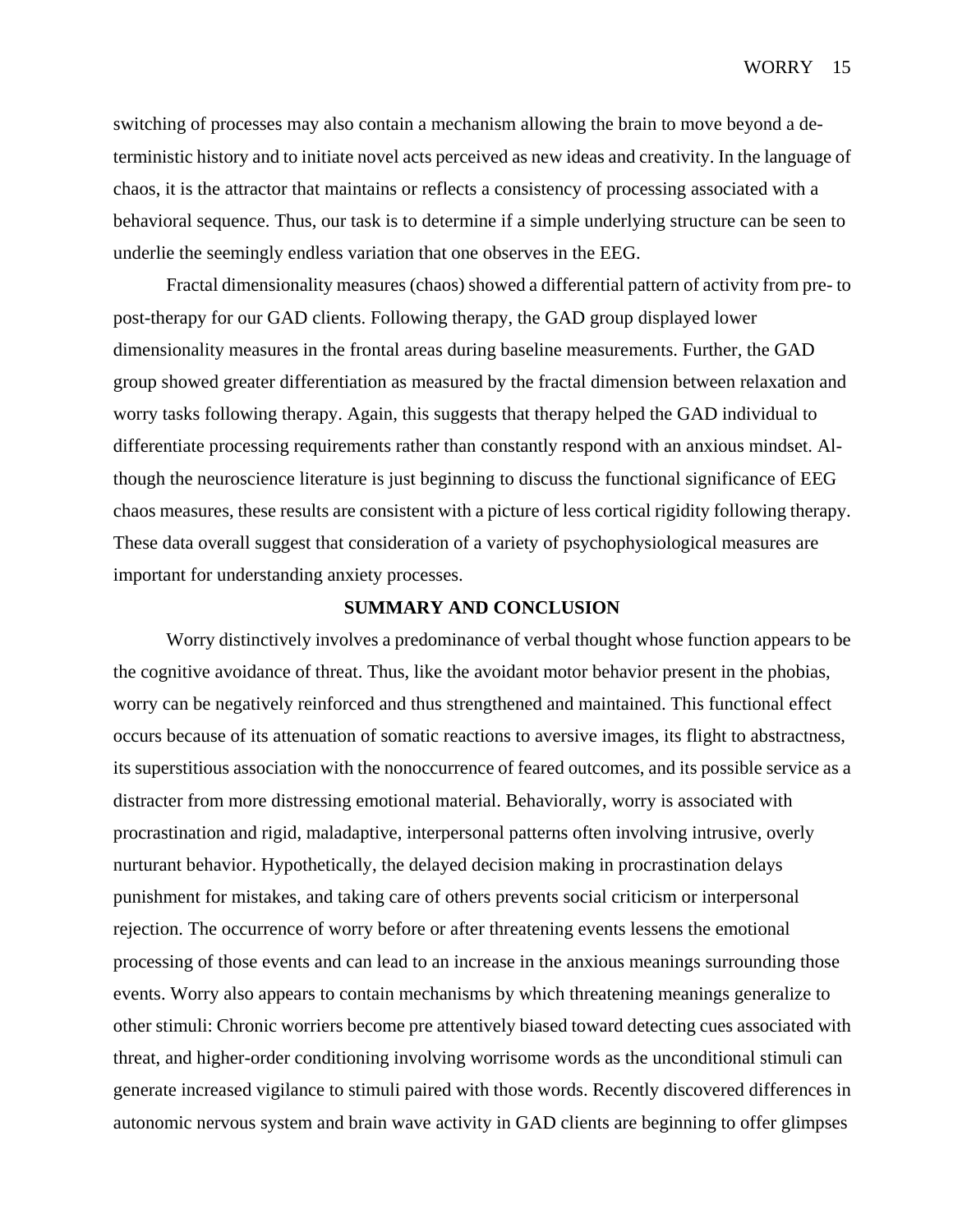into the possible physiological substrates of many of the above psychological characteristics of worry.

As can be seen from the above review, worry and its clinical manifestation in GAD involve rich and complex phenomena, just like any other human process. In worry, thought, attention, imagery, memory, affect, central and peripheral physiology, and behavior are all characteristically involved. Consequently, further experimental pursuit of this phenomenon is likely to teach us a great deal about the dynamical nature of worry and human anxiety. It is quite remarkable how much has been learned from empirical research on the topic in a relatively short period of time, but it is also clear that a complete understanding of this complex human process will require considerably more thought and investigation. The effort will be worthwhile. Upon greater understanding of the process of worry, we can build increasingly effective therapies for GAD and for the other anxiety and mood disorders wherein worry plays a significant role.

#### **ACK NOWLEDGMENT**

Preparation of this manuscript was supported in part by National Institute of Mental Health Research grant MH-39172.

#### **REFERENCES**

- Andrews, V. H., & Borkovec, T. D. (1988). The differential effects of induction of worry, somatic anxiety, and depression on emotional experience. *Journal of Behavior Therapy and Experimental Psychiatry,19,* 21-26.
- American Psychiatric Association. (1994). *Diagnostic and statistical manual of mental disorders*  (4th ed.). Washington, DC: Author.
- Borkovec, T. D. (1979). Pseudo(experiential)-insomnia and idiopathic(objective) insomnia: Theoretical and therapeutic issues. *Advances in Behaviour Research and Therapy, 2,* 27-55.
- Borkovec, T. D., & Hu, S. (1990). The effect of worry on cardiovascular response to phobic imagery. *Behaviour Research and Therapy, 28,* 69-73.
- Borkovec, T. D., & Inz, J. (1990). The nature of worry in generalized anxiety disorder: A predominance of thought activity. *Behaviour Research and Therapy, 28,* 153-158.
- Borkovec, T. D., Lyonfields, J. D., Wiser, S. L., & Diehl, L. (1993). The role of worrisome thinking in the suppression of cardiovascular response to phobic imagery. *Behaviour Research and Therapy, 31,* 321-324.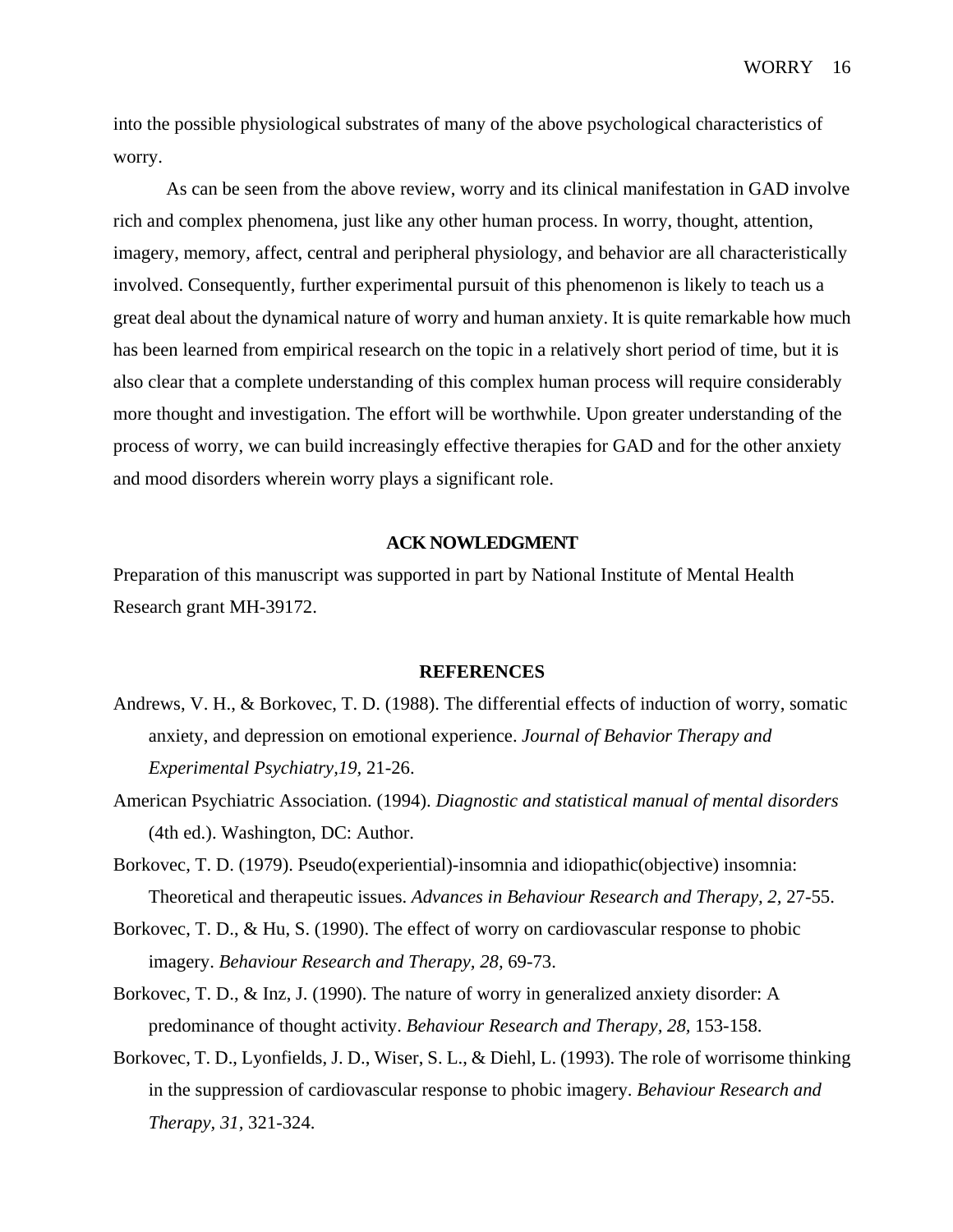- Borkovec, T. D., & Newman, M. G. (in press). Worry and generalized anxiety disorder. In P. Salkovskis (Ed.), *Comprehensive clinical psychology.* Oxford, England: Elsevier Science.
- Borkovec, T. D., & Roemer, L. (1995). Perceived functions of worry among generalized anxiety disorder subjects: Distraction from more emotional topics? *Journal of Behavior Therapy and Experimental Psychiatry, 26,* 25-30.
- Butler, G., Wells, A., & Dewick, H. (1995). Differential effects of worry and imagery after exposure to a stressful stimulus: A pilot study. *Behavioural and Cognitive Psychotherapy, 23,*  45-56.
- Carter, W., Johnson, M., & Borkovec, T. D. (1986). Worry: An electrocortical analysis. *Advances in Behavioural Research and Therapy, 8,* 193-204.
- Cassidy, J. (1995). Attachment and generalized anxiety disorder. In D. C. &. S. Toth (Eds.), *Rochester symposium on developmental psychopathology: Emotion, cognition and representation* (pp. 343-370). Rochester, NY: University of Rochester Press.
- Davidson, R. (1992). Anterior cerebral asymmetry and the nature of emotion. *Brain and Cognition, 20,* 125-151.
- Deffenbacher, J. L. (1980). Worry and emotionality in test anxiety. In I. G. Sarason (Ed.), *Test anxiety: Theory, research and application.* Hillside, NJ: Erlbaum.
- Eysenck, M. W. (1992). *Anxiety: The cognitive perspective.* Hillsdale, NJ: Erlbaum.
- Foa, E. B., & Kozak, M. J. (1986). Emotional processing of fear: Exposure to corrective information. *Psychological Bulletin, 99,* 20-35.
- Frost, R. O., Marten, P., Lahart, C, & Rosenblate, R. (1990). The dimensions of perfectionism. *Cognitive Therapy and Research, 14,* 449-468.

Gray, J. A. (1982). Precis of "The neurophysiology of anxiety: An enquiry into the functions of the septo-hippocampal system." *Behavioral and Brain Sciences, 5,* 469-534.

- Hazlett-Stevens, H. (1997a, November). *Cognitive flexibility in an analogue GAD population.*  Paper presented at the annual meeting of the Association for the Advancement of Behavior Therapy, Miami.
- Hazlett-Stevens, H. (1997b, November). *The role of relaxation and worry in the reduction of fear: An investigation of speech anxiety.* Paper presented at the annual meeting of the Association for the Advancement of Behavior Therapy, Miami.
- Heller, W., Etienne, M., & Miller, G. (1995). Patterns of perceptual asymmetry in depression and anxiety: Implications for neuropsychological models of emotion and psychopathology.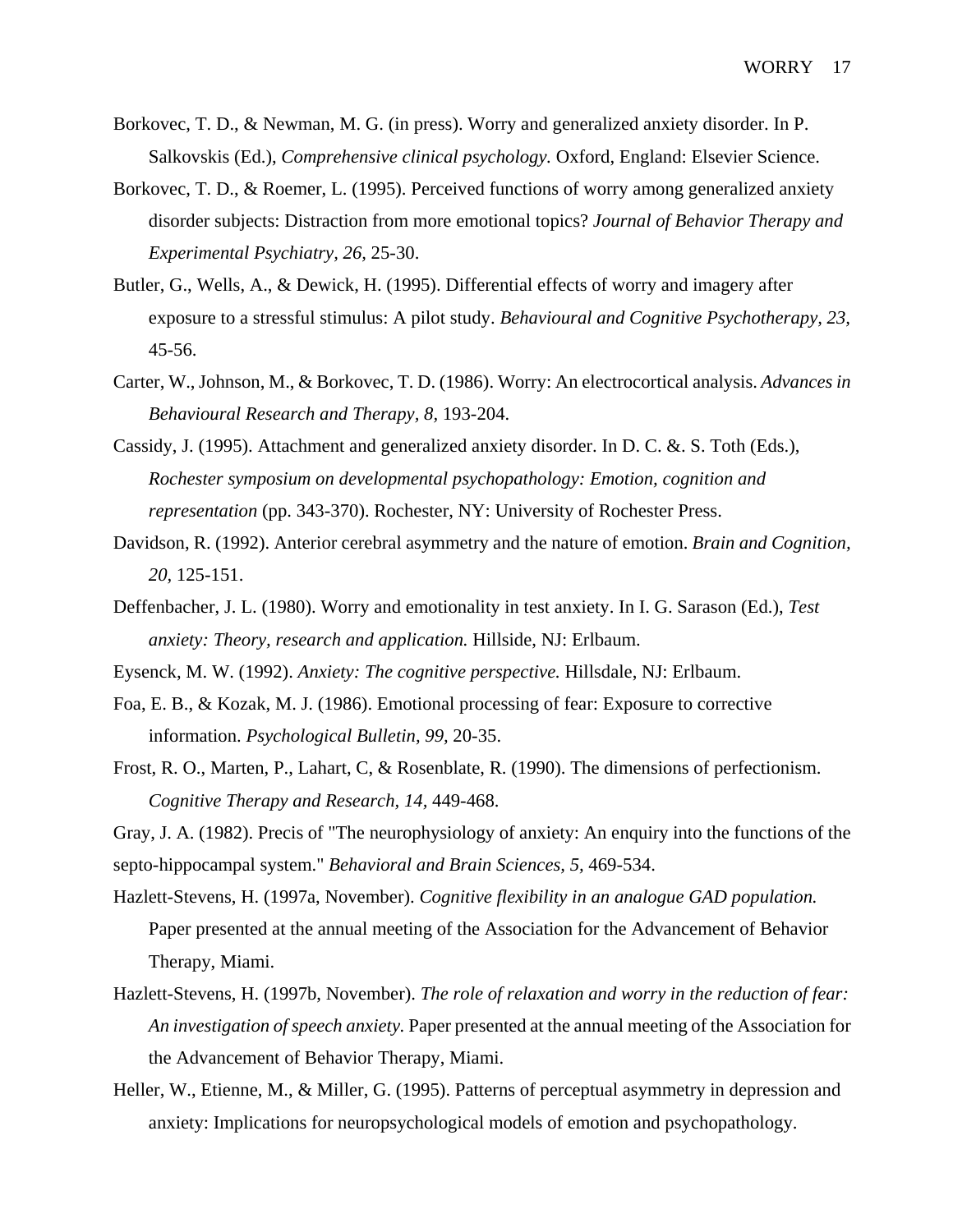*Journal of Abnormal Psychology, 104,* 327-333.

- Heller, W., Nitschke, J., Etienne, M., & Miller, G. (1997). Patterns of regional brain activity differentiate types of anxiety. *Journal of Abnormal Psychology, 106,* 376-385.
- Hembree, R. (1988). Correlates, causes, effects, and treatment of test anxiety. *Review of Educational Research, 58,* 47-77.
- Hoehn-Saric, R., & McLeod, D. R. (1988). The peripheral sympathetic nervous system: Its role in normal and pathological anxiety. *Psychiatric Clinics of North America, 11,* 375-386.
- Hoehn-Saric, R., McLeod, D. R., & Zimmerli, W. D. (1989). Somatic manifestations in women with generalized anxiety disorder: Physiological responses to psychological stress. *Archives of General Psychiatry, 46,* 1113-1119.
- Horowitz, L. M., Rosenberg, S. E., & Bartholomew, K. (1993). Interpersonal problems, attachment styles, and outcome in brief dynamic therapy. *Journal of Consulting and Clinical Psychology, 61,* 549-560.
- Joormann, J., & Stöber, J. (1997, July). *Differentiating worry from somatic anxiety and depression: Common versus specific characteristics.* Paper presented at the meeting of the Stress and Anxiety Research Society, Düsseldorf, Germany.
- Lutzenberger, W., Elbert, T., Birbaumer, N., Ray, W. J., & Schupp, H. (1992). The scalp distribution of the fractal dimension of the EEG and its variation with mental tasks. *Brain Topography, 5,* 27-34.
- Lutzenberger, W., Preissl, H., & Pulvermuller, F. (1995). Fractal dimension of electroencephalographic time series and underlying brain processes. *Biological Cybernetics, 73,* 477-482.
- Lyonfields, J. D., Borkovec, T. D., & Thayer, J. F. (1995). Vagal tone in generalized anxiety disorder and the effects of aversive imagery and worrisome thinking. *Behavior Therapy, 26,*  457-466.
- Mathews, A. (1990). Why worry? The cognitive function of anxiety. *Behaviour Research and Therapy, 28,* 455-468.
- Mathews, A., & MacLeod, C. (1994). Cognitive approaches to emotion and emotional disorders. *Annual Review of Psychology, 45,* 25-50.
- Metzger, R. L., Miller, M. L., Cohen, M., Sofka, M., & Borkovec, T. D. (1990). Worry changes decision making: The effect of negative thoughts on cognitive processing. *Journal of Clinical Psychology, 46,* 78-88.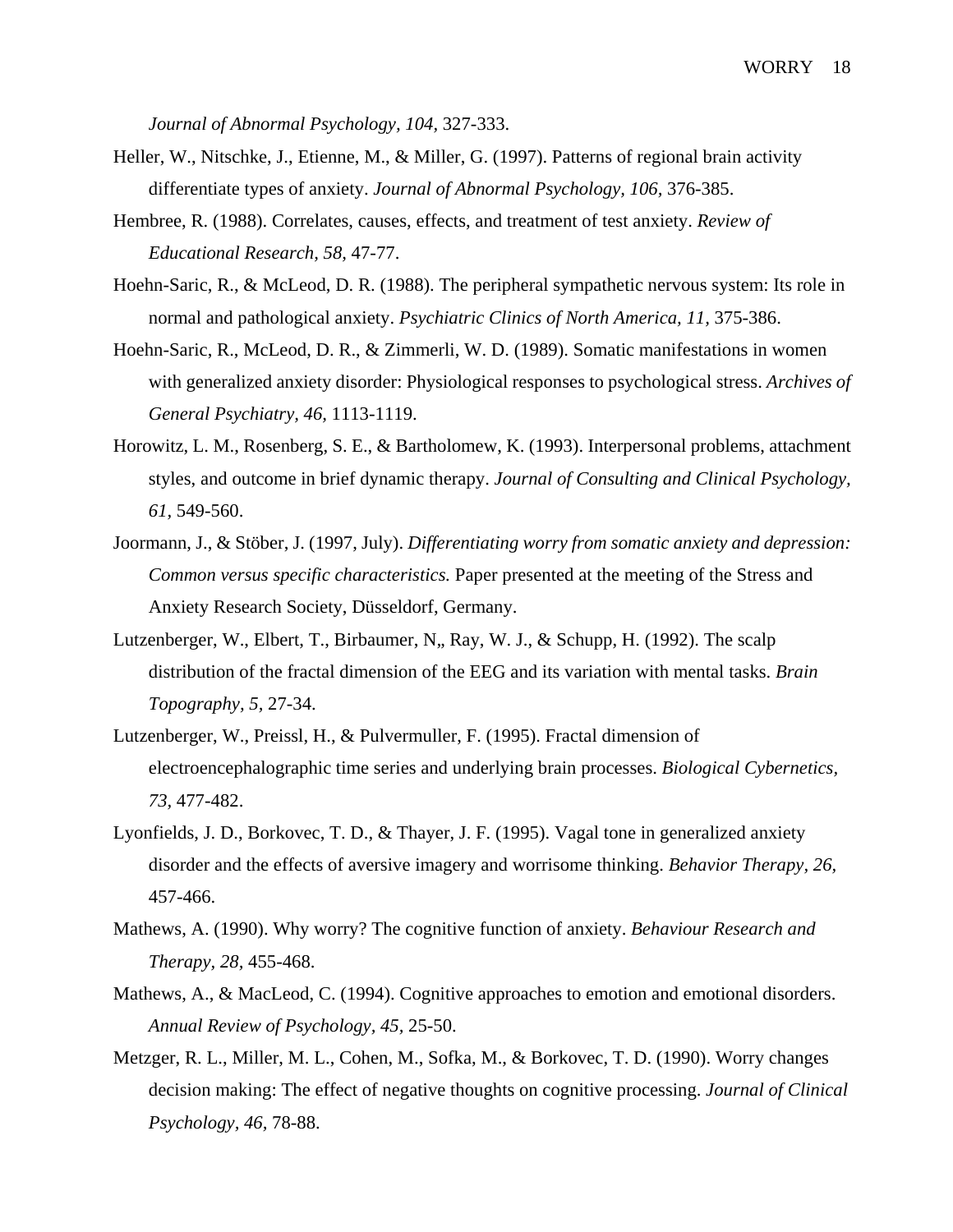- Molina, S., Borkovec, T. D., Peasely, C, & Person, D. (1998). Content analysis of worrisome streams of consciousness in anxious and dysphoric participants. *Cognitive Therapy and Research, 22,* 109-123.
- Monroe, L. J. (1967). Psychological and physiological differences between good and poor sleepers. *Journal of Abnormal Psychology, 72,* 255-264.
- Mowrer, O. H. (1947). On the dual nature of learning: A re-interpretation of "conditioning" and "problem-solving." *Harvard Educational Review, 17,* 102-148.
- Nolen-Hoeksema, S. (1996). Chewing the cud and other ruminations. In R. S. Wyer (Ed.), *Advances in social cognition* (pp. 135-144). Hillsdale, NJ: Erlbaum.
- Osgood, C, Suci, G., & Tannenbaum, P. (1957). *The measurement of meaning.* Urbana: University of Illinois Press.
- Paivio, A. (1986). *Mental representations: A dual coding approach.* New York: Oxford University Press.
- Paivio, A., & Marschark, M. (1991). Integrative processing of concrete and abstract sentences. In A. Paivio (Ed.), *Images in the mind: The evolution of a theory* (pp. 134-154). New York: Harvester Wheatsheaf.
- Parkinson, L., & Rachman, S. (1981). The nature of intrusive thoughts. *Advances in Behaviour Research and Therapy, 3,* 101-110.
- Pincus, A. L., & Borkovec, T. D. (1994, June). *Interpersonal problems* in *generalized anxiety*  disorder: Preliminary clustering of patients' interpersonal dysfunction. Paper presented at the annual meeting of the American Psychological Society, New York.
- Porges, S. W. (1992). Autonomic regulation and attention. In B. A. Campbell, H. Hayne, & R. Richardson (Eds.), *Attention and information processing in infants and adults* (pp. 201-223). Hillside, NJ: Erlbaum.
- Pribram, C. (1981). Emotions. In S. Filskov & T. Boll (Eds.), *Handbook of clinical neuropsychology* (pp. 102-134). New York: Wiley.
- Ray, W. J., & Cole, H. W. (1985). EEG alpha reflects attentional demands, beta reflects emotional and cognitive processes. *Science, 228,* 750-752.
- Richards, J. E. (1987). Infant visual development and respiratory sinus arrhythmia. *Child Development, 58,* 488-496.
- Roemer, L., Molina, S., & Borkovec, T. D. (1997). The nature of generalized anxiety disorder: Worry content. *Journal of Nervous and Mental Disease, 185,* 314-319.